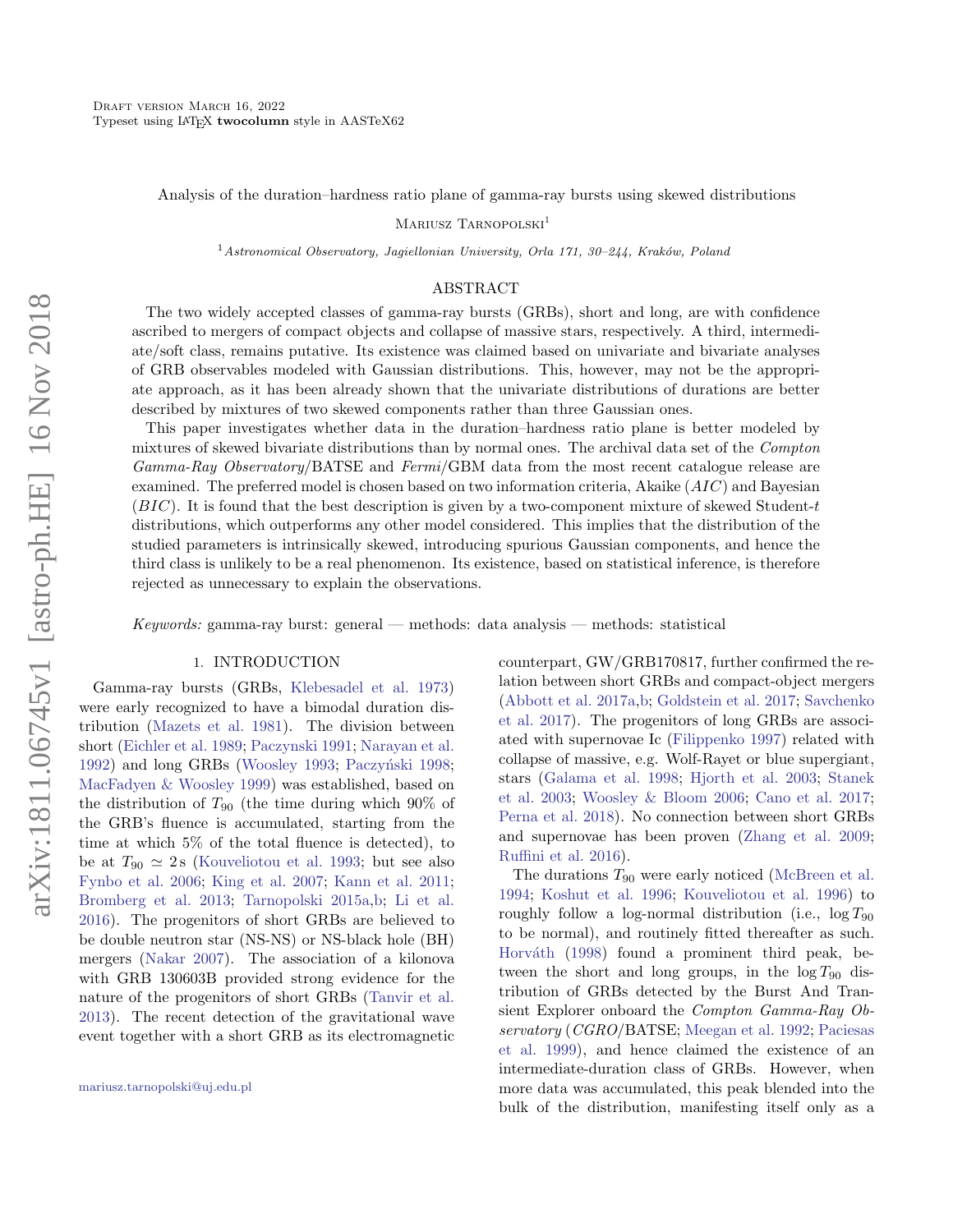small bump on the shorter side of the long GRBs group (Horváth [2002;](#page-12-13) [Tarnopolski](#page-13-20) [2015c\)](#page-13-20), adding to the skewness of the component. The evidence for a third normal component in  $\log T_{90}$  was found also in Swift Burst Alert Telescope (BAT) data (Horváth et al. [2008,](#page-12-14) [2010;](#page-12-15) [Zhang & Choi](#page-14-0) [2008;](#page-14-0) [Huja et al.](#page-12-16) [2009;](#page-12-16) [Zitouni et al.](#page-14-1) [2015;](#page-14-1) [Zhang et al.](#page-14-2) [2016\)](#page-14-2). Swift GRBs form the largest sample of GRBs with measured redshifts observed by the same instrument, making the analysis in both observer and rest frames possible. It was found [\(Huja et al.](#page-12-16) [2009;](#page-12-16) [Tarnopolski](#page-13-21) [2016a;](#page-13-21) [Zhang et al.](#page-14-2) [2016;](#page-14-2) [Kulkarni & De](#page-12-17)[sai](#page-12-17) [2017\)](#page-12-17) that three and two Gaussian components are required in the observer and rest frames, respectively; however, [Zitouni et al.](#page-14-1) [\(2015\)](#page-14-1) found three groups in both frames. Interestingly, only two components are required for the BATSE dataset in the observer frame [\(Zitouni et al.](#page-14-1) [2015;](#page-14-1) [Zhang et al.](#page-14-2) [2016\)](#page-14-2), contrary to the findings of Horváth [\(2002\)](#page-12-13). Kulkarni  $\&$  Desai [\(2017\)](#page-12-17) also did not find decisive evidence for a third component in case of BATSE. Regarding Fermi Gamma-ray Burst Monitor (GBM, [von Kienlin et al.](#page-13-22) [2014;](#page-13-22) [Gru](#page-12-18)[ber et al.](#page-12-18) [2014;](#page-12-18) [Narayana Bhat et al.](#page-13-23) [2016\)](#page-13-23), [Bystricky](#page-11-4) [et al.](#page-11-4) [\(2012\)](#page-11-4); [Narayana Bhat et al.](#page-13-23) [\(2016\)](#page-13-23); [Zhang et al.](#page-14-2) [\(2016\)](#page-14-2); [Kulkarni & Desai](#page-12-17) [\(2017\)](#page-12-17) found that two components suffice for the logarithmic duration distribution to be adequately described. Using pseudo-redshifts derived from the  $L_p - E_p$  relation [\(Yonetoku et al.](#page-13-24) [2010;](#page-13-24) [Tsutsui et al.](#page-13-25) [2013\)](#page-13-25), the same conclusion was reached by [Zitouni et al.](#page-14-3) [\(2018\)](#page-14-3). Evidence for a third normal component was found, however, in the RHESSI dataset (Rípa et al. [2009\)](#page-13-26). In the data from  $BeppoSAX$  [\(Fron](#page-12-19)[tera et al.](#page-12-19) [2009\)](#page-12-19), due to low sensitivity to short GRBs (caused by a 1-second short integration time), there were only two peaks in the  $\log T_{90}$  distribution, correspond-ing to intermediate and long classes (Horváth [2009\)](#page-12-20). In case of Suzaku Wide-band All-sky Monitor (WAM), a two-component mixture of lognormal distributions is favored over a three-component one [\(Ohmori et al.](#page-13-27) [2016\)](#page-13-27).

It was argued [\(Koen & Bere](#page-12-21) [2012;](#page-12-21) [Tarnopolski](#page-13-20) [2015c\)](#page-13-20) that the logarithmic duration distribution need not necessarily be normal; the assymmetry (skewness) can originate from, e.g., an asymmetric distribution of the progenitor envelope mass [\(Zitouni et al.](#page-14-1) [2015\)](#page-14-1). Therefore, the BATSE, Swift and Fermi data sets were examined previously with skewed distributions [\(Tarnopolski](#page-13-28) [2016b](#page-13-28)[,c;](#page-13-29) [Kwong & Nadarajah](#page-12-22) [2018\)](#page-12-22). The reasoning is that modeling an inherently skewed distribution with a mixture of symmetric ones requires excessive components to be included, resulting in a spurious determination of the number of underlying classes [\(Koen &](#page-12-21) [Bere](#page-12-21) [2012\)](#page-12-21). It is conceptually and technically easier to introduce an additional parameter in the modeling of short and long GRBs rather than to invent a new physical mechanism giving rise to an elusive intermediate class. It was indeed found that mixtures of two skewed components are either significantly better than, or at least as good as, three-component symmetric models, meaning that the third class is discarded as unnecessary [\(Tarnopolski](#page-13-28) [2016b\)](#page-13-28). Moreover, a careful analysis of the properties of the presumed class of intermediate GRBs showed that they differ from long GRBs only in having lower luminosities [\(de Ugarte Postigo et al.](#page-12-23) [2011\)](#page-12-23), so that they might be simply a low-luminosity tail of the long GRBs group.

A univariate analysis cannot, though, reveal all the intricacies of separating GRBs into meaningful classes. A natural step is to examine a two-dimensional realm of the  $T_{90} - H$  plane composed of the duration and ratio of fluences in two energy bands (i.e., hardness ratio). [Mukherjee et al.](#page-13-30) [\(1998\)](#page-13-30); Horváth et al. [\(2006\)](#page-12-24) (with BATSE data), Řípa et al.  $(2009)$   $(RHESSI)$ , Horváth [et al.](#page-12-15) [\(2010\)](#page-12-15); [Veres et al.](#page-13-31) [\(2010\)](#page-13-31) (Swift) performed analyses of the  $T_{90}$ −H distribution similarly to the univariate case, i.e. assumed a bivariate Gaussian mixture model and seeked the number of components that fits the data best; they all found a three-component model to be more favorable than that with two components. Rípa et al. [\(2012\)](#page-13-32), however, arrived at only two components in case of the RHESSI data set. [Horvath et al.](#page-12-25) [\(2012\)](#page-12-25) performed a principal component analysis that was followed by fitting mixtures of bivariate Gaussian distribution; it was found that a three-component model is the optimal one in terms of goodness of fit. On the other hand, [Yang](#page-13-33) [et al.](#page-13-33) [\(2016\)](#page-13-33) examined Swift GRBs with measured redshift, and showed that two components suffice in both the observer and rest frames. For the Fermi sample, contradictory results have been obtained: [Narayana Bhat](#page-13-23) [et al.](#page-13-23)  $(2016)$  arrived at two, while Horváth et al.  $(2018)$ at three components as the most favorable.

Several classifications were done in higher-dimensional parameter spaces. [Mukherjee et al.](#page-13-30) [\(1998\)](#page-13-30) performed nonparametric and multinormal clustering of 797 BATSE 3B GRBs in a space of 6 parameters (durations  $T_{90}$  and  $T_{50}$ , defined in a similar fashion as  $T_{90}$ , peak flux measured in 256 ms bins  $P_{256}$ , total fluence  $F_{\text{tot}}$ , and hardness ratios  $H_{32}$  and  $H_{321}$ ). The nonparametric approach yielded ambiguous results, pointing at two or three clusters, while the multinormal modeling (in a three-dimensional space of  $T_{90}$ , total fluence and  $H_{321}$ —the hardness ratio  $H_{32}$  was eliminated) indicated the GRB population consisted of three classes. It should be emphasized that the examined data set was the same as in (Horváth [1998\)](#page-12-12), where a prominent third peak was discovered in the duration distribution, but dissapeared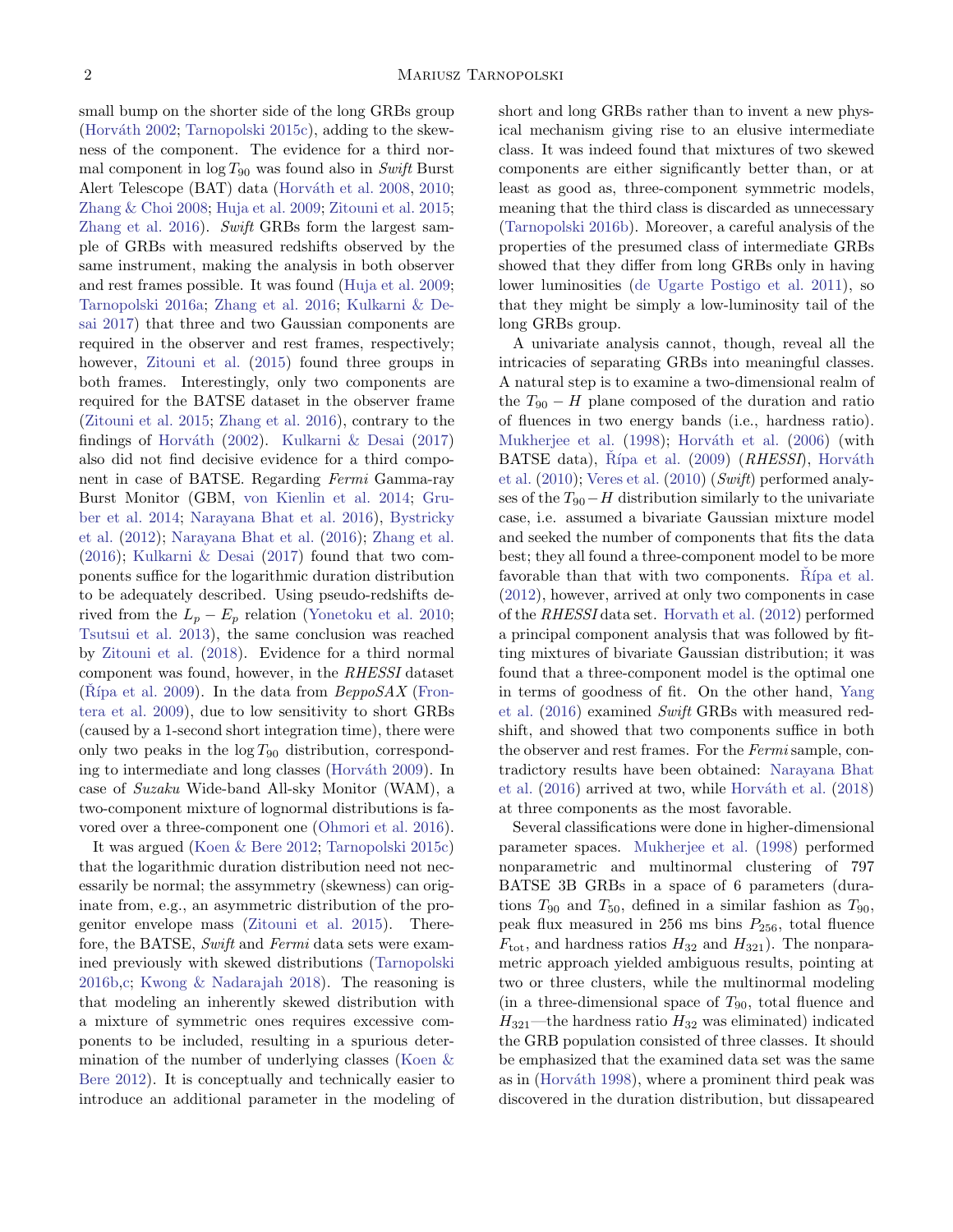when more data was accumulated. [Balastegui et al.](#page-11-5) [\(2001\)](#page-11-5) claimed the existence of a third class based on neural network classification. However, [Hakkila et al.](#page-12-27) [\(2000,](#page-12-27) [2003\)](#page-12-28) attributed the presence of this class to instrumental effects, and questioned its physical reality; this conclusion was also supported by [Rajaniemi &](#page-13-34) Mähönen [\(2002\)](#page-13-34), who employed an independent analysis method (self-organizing map, [Kohonen](#page-12-29) [1982\)](#page-12-29). The outputs of such unsupervised classifications are affected by several factors, e.g. the employed technique, specific samples and attributes used, among others [\(Hakkila](#page-12-30) [et al.](#page-12-30) [2004\)](#page-12-30), and by systematic biases [\(Roiger et al.](#page-13-35) [2000\)](#page-13-35). [Chattopadhyay et al.](#page-11-6) [\(2007\)](#page-11-6) on the other hand used different clustering methods (K-means and Dirichlet process; the latter with an underlying assumption of a multinormal distribution), and again found statistical evidence for three GRB classes. [Veres et al.](#page-13-31) [\(2010\)](#page-13-31) claimed, based on the K-means method as well, to find evidence for the third class, too. The same approach turned out to be inconclusive for the  $RHESSI$  data (Rípa [et al.](#page-13-32) [2012\)](#page-13-32); on the other hand, multinormal fitting in the three-dimensional space of  $T_{90}$ , H and peak-count rates yielded three components.

[Chattopadhyay & Maitra](#page-11-7) [\(2017\)](#page-11-7) examined the complete BATSE data in a six-dimensional space of the same parameters as [Mukherjee et al.](#page-13-30) [\(1998\)](#page-13-30). By means of a multivariate Gaussian mixture model, they arrived at a conclusion that there are five clusters in this space. The same result was achieved by modeling with a multivariate Student-t distribution [\(Chattopadhyay & Maitra](#page-11-8) [2018,](#page-11-8) but see also Sect. [3.1](#page-4-0) herein). [Acuner & Ryde](#page-11-9) [\(2018\)](#page-11-9) employed the Gaussian mixture model to analyze Fermi GRBs in a different space of the [Band et al.](#page-11-10) [\(1993\)](#page-11-10) spectral parameters  $(\alpha, \beta, E_{\text{peak}})$ , the duration  $T_{90}$  and the fluence, and also claimed evidence for five groups.

While not of direct importance herein, it is worth to mention that the GRB family, besides short and long bursts, includes also ultra-long GRBs [\(Gendre et al.](#page-12-31) [2013;](#page-12-31) [Levan et al.](#page-12-32) [2014;](#page-12-32) [Zhang et al.](#page-14-4) [2014;](#page-14-4) [Perna et al.](#page-13-14) [2018\)](#page-13-14), low-luminosity GRBs [\(Bromberg et al.](#page-11-11) [2011\)](#page-11-11), and short GRBs with extended emission [\(Norris & Bonnell](#page-13-36) [2006;](#page-13-36) [Kaneko et al.](#page-12-33) [2015\)](#page-12-33), i.e. having durations that would classify them as long GRBs, but without an associated supernova. They most likely originate from the merger of a white dwarf with an NS [\(King et al.](#page-12-4) [2007\)](#page-12-4) or BH [\(Dong et al.](#page-12-34) [2018\)](#page-12-34).

The aim of this work is to analyze two most numerous GRB samples, the CGRO/BATSE and Fermi/GBM data sets, in the two-dimensional space of  $T_{90}-H$ , using mixtures of skewed distributions, in order to establish the number of GRB classes. This is the first, except

for [\(Tarnopolski](#page-13-28) [2016b\)](#page-13-28), attempt to model GRB groups with skewed distributions<sup>[1](#page-2-0)</sup>, and first such approach in a bivariate scheme. In Sect. [2](#page-2-1) the examined data sets and statistical methods together with the employed probability distributions are briefly described. Sect. [3](#page-4-1) presents the results obtained for both GRB samples. Sect. [4](#page-7-0) is devoted to discussion, and concluding remarks are gath-ered in Sect. [5.](#page-11-12) The  $R$  software<sup>[2](#page-2-2)</sup> is utilized throughout; the fittings are performed with the package  $\text{mixsmsn}^3$  $\text{mixsmsn}^3$ [\(Prates et al.](#page-13-37) [2013\)](#page-13-37).

## 2. DATASETS AND METHODS

## 2.1. Samples

<span id="page-2-1"></span>The Fermi data set [\(Narayana Bhat et al.](#page-13-23) [2016\)](#page-13-23) contains 1376 GRBs with measured both  $T_{90}$  and  $H_{32}$  (P. Veres, priv. comm.), where the hardness ratio  $H_{32}$  =  $F_{50-300\,\mathrm{keV}}$  $\frac{F_{50-300 \text{ keV}}}{F_{10-50 \text{ keV}}}$  is the ratio of fluences in the respective energy bands during the  $T_{90}$  interval.  $CGRO/BATSE<sup>4</sup>$  $CGRO/BATSE<sup>4</sup>$  $CGRO/BATSE<sup>4</sup>$  contains 1954 GRBs with  $T_{90}$  and  $H_{32}$ , where the hardness ratio is computed with slightly different energy bands:  $H_{32} = \frac{F_{100-300\,\mathrm{keV}}}{F_{50-100\,\mathrm{keV}}}$  $F_{50-100\,\mathrm{keV}}$ .

#### 2.2. Statistical methods

# 2.2.1. Maximum loglikelihood fitting

Having a distribution<sup>[5](#page-2-5)</sup> with a probability density function (PDF) given by  $f = f(x; \theta)$  (possibly a mixture), where  $\theta = {\theta_i}_{i=1}^p$  is a set of p parameters, the loglikelihood function is defined as

$$
\mathcal{L}_p(\theta) = \sum_{i=1}^N \ln f(x_i; \theta), \tag{1}
$$

where  ${x_i}_{i=1}^N$  are the datapoints from the sample to which a distribution is fitted. The fitting is performed by searching a set of parameters  $\hat{\theta}$  for which the loglikelihood is maximized [\(Kendall & Stuart](#page-12-35) [1973\)](#page-12-35). When nested models are considered, the maximal value of the log-likelihood function  $\mathcal{L}_{p,\text{max}} \equiv \mathcal{L}_p(\hat{\theta})$  increases when the number of parameters  $p$  increases.

## 2.2.2. Model comparison—information criteria

<span id="page-2-0"></span><sup>1</sup> Skewed distributions have been, however, employed in other astrophysical applications, e.g. in modeling the mass distribution of neutron stars [\(Kiziltan et al.](#page-12-36) [2013\)](#page-12-36).

<span id="page-2-3"></span><span id="page-2-2"></span>
$$
^{2} \ \mathrm{http://www.R-project.org/}
$$

<sup>3</sup> [https://cran.r-project.org/web/packages/mixsmsn/index.](https://cran.r-project.org/web/packages/mixsmsn/index.html) [html](https://cran.r-project.org/web/packages/mixsmsn/index.html)

<span id="page-2-4"></span><sup>4</sup> [https://gammaray.nsstc.nasa.gov/batse/grb/catalog/](https://gammaray.nsstc.nasa.gov/batse/grb/catalog/current/) [current/](https://gammaray.nsstc.nasa.gov/batse/grb/catalog/current/)

<span id="page-2-5"></span><sup>5</sup> Bivariate distributions are considered herein, but the methodology is applicable for any dimensionality of the data; see [\(Tarnopolski](#page-13-28) [2016b](#page-13-28)[,a](#page-13-21)[,c\)](#page-13-29) for a univariate analysis of  $T_{90}$ .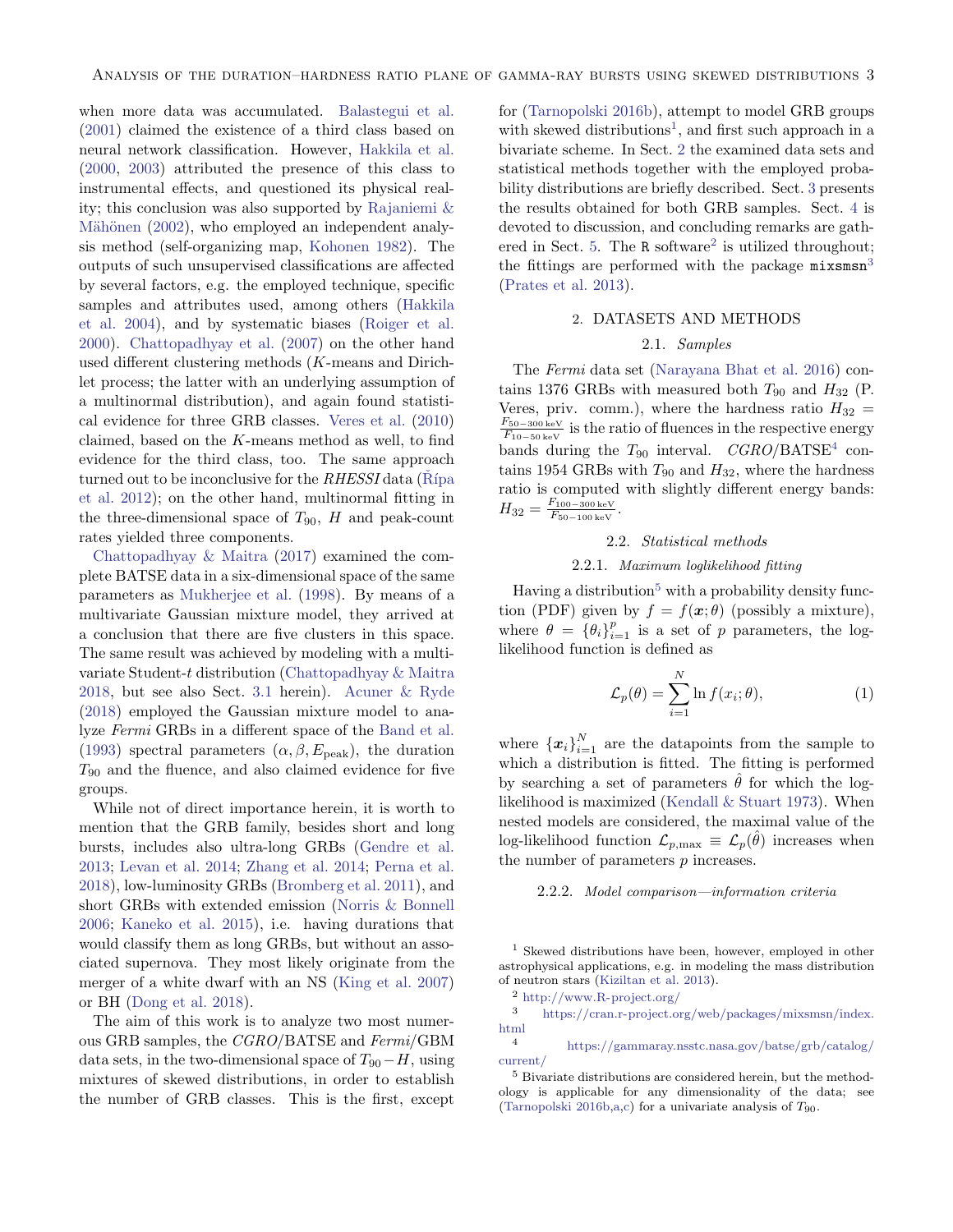For nested as well as non-nested models, the information criteria  $(IC)$ : Akaike IC  $(AIC)$  and Bayesian IC (BIC) may be applied [\(Akaike](#page-11-13) [1974;](#page-11-13) [Schwarz](#page-13-38) [1978;](#page-13-38) [Burnham & Anderson](#page-11-14) [2004;](#page-11-14) [Biesiada](#page-11-15) [2007;](#page-11-15) [Liddle](#page-13-39) [2007;](#page-13-39) [Tarnopolski](#page-13-28) [2016b,](#page-13-28)[a\)](#page-13-21). They are defined as

$$
AIC = 2p - 2\mathcal{L}_{p,\text{max}}\tag{2}
$$

and

$$
BIC = p \ln N - 2\mathcal{L}_{p,\text{max}}.\tag{3}
$$

A preferred model is the one that minimizes AIC or BIC. The expressions for both IC consist of two competing terms: the first measuring the model complexity (number of free parameters) and the second measuring the goodness of fit (or more precisely, the lack of thereof). The formulation of these IC penalizes the use of an excessive number of parameters. It prefers models with fewer parameters, as long as the others do not provide a substantially better fit. In case of BIC, the penalization term is greater than the corresponding term from the  $AIC$ ,  $p \ln N > 2p$ , for  $N \geq 8$ . Hence, the penalization in case of the BIC is much more stringent, especially for large samples.

What is essential in assesing the goodness of a fit in the AIC method is the difference,  $\Delta_i = AIC_i - AIC_{\text{min}}$ . If  $\Delta_i$  < 2, then there is substantial support for the *i*th model (or the evidence against it is worth only a bare mention), and the proposition that it is a proper description is highly probable. If  $2 < \Delta_i < 4$ , then there is strong support for the *i*-th model. When  $4 <$  $\Delta_i$  < 7, there is considerably less support, and models with  $\Delta_i > 10$  have essentially no support [\(Burnham &](#page-11-14) [Anderson](#page-11-14) [2004;](#page-11-14) [Biesiada](#page-11-15) [2007\)](#page-11-15). It is important to note that when two models with similar  $\mathcal{L}_{\text{max}}$  are considered, the  $\Delta_i$  depends solely on the number of parameters due to the 2p term in Eq. [\(2\)](#page-3-0). Hence, when  $\Delta_i/(2\Delta p) < 1$ , the relative improvement is due to actual improvement of the fit, not to increasing the number of parameters only.

In case of  $BIC$ ,  $\Delta_i = BIC_i - BIC_{\min}$ , and the support for the i-th model (or evidence against it) also depends on the differences: if  $\Delta_i$  < 2, then there is substantial support for the *i*-th model. When  $2 < \Delta_i < 6$ , then there is positive evidence against the *i*-th model. If  $6 <$  $\Delta_i$  < 10, the evidence is strong, and models with  $\Delta_i$  > 10 yield a very strong evidence against the  $i$ -th model (essentially no support; E.  $&$  E. [1995\)](#page-12-37).

Despite apparent similarities between the AIC and BIC, it ought to be stressed that they answer different questions, as they are derived based on different assumptions. AIC tries to select a model that most *adequately* describes reality (in form of the data under examination). This means that in fact the model being a real

<span id="page-3-0"></span>description of the data is never considered. On the contrary, BIC tries to find the true model among the set of candidates. Because BIC is more stringent, it has a tendency to underfit (resulting in an excessively simple model), while  $AIC$ , as a more liberal method, is inclined towards overfitting (accepting more parameters than needed). This may lead to pointing different models by the two criteria, which happens rarely, but is due to the fact that they try to satisfy different conditions.

#### 2.3. Distributions

<span id="page-3-4"></span>A mixture of n components, each having a PDF given by  $f_i(\boldsymbol{x}; \theta^{(i)})$ , is defined as

<span id="page-3-2"></span>
$$
f(\boldsymbol{x};\theta) = \sum_{i=1}^{n} A_i f_i(\boldsymbol{x};\theta^{(i)})
$$

with the weights satisfying  $\sum_{i=1}^{n} A_i = 1$ , and  $\theta = \bigcup_{i=1}^{n} \theta^{(i)}$ . The following distributions are considered.  $\sum_{i=1}^{n} \theta^{(i)}$ . The following distributions are considered.

The multivariate, k-dimensional normal (Gaussian) distribution has a PDF:

$$
\varphi_k(\boldsymbol{x}; \boldsymbol{\mu}, \boldsymbol{\Sigma}) = \frac{1}{\sqrt{(2\pi)^k |\boldsymbol{\Sigma}|}} \exp\left[-\frac{1}{2}(\boldsymbol{x} - \boldsymbol{\mu})^\top \boldsymbol{\Sigma}^{-1}(\boldsymbol{x} - \boldsymbol{\mu})\right],\tag{4}
$$

where  $\mu$  is the location vector (which in this case is also the mean, since the distribution is not skewed),  $\Sigma$  is the covariance matrix, and  $|\Sigma| = \det \Sigma$ . In particular, for a bivariate case  $(k = 2)$ ,

$$
\Sigma = \begin{pmatrix} \sigma_x^2 & \rho \sigma_x \sigma_y \\ \rho \sigma_x \sigma_y & \sigma_y^2 \end{pmatrix} . \tag{5}
$$

A mixture of *n* components is described by  $p = 6n - 1$ free parameters.

<span id="page-3-1"></span>The multivariate skew-normal  $(SN)$  distribution [\(Az](#page-11-16)[zalini & Capitanio](#page-11-16) [1999;](#page-11-16) [Kollo et al.](#page-12-38) [2013;](#page-12-38) [Prates et al.](#page-13-37) [2013\)](#page-13-37) is given by

$$
f_k^{(\mathcal{SN})}(\boldsymbol{x}; \boldsymbol{\mu}, \boldsymbol{\Sigma}, \boldsymbol{\lambda}) = 2\varphi_k(\boldsymbol{x}; \boldsymbol{\mu}, \boldsymbol{\Sigma}) \Phi\left(\boldsymbol{\lambda}^\top \boldsymbol{\Sigma}^{-1/2} (\boldsymbol{x} - \boldsymbol{\mu})\right),\tag{6}
$$

where  $\Phi(.)$  denotes the CDF of a univariate standard normal distribution, and  $\lambda$  denotes the skewness parameter vector. If  $\lambda = 0$ , then Eq. [\(6\)](#page-3-1) reduces to Eq. [\(4\)](#page-3-2). The mean of the  $S\mathcal{N}$  distribution is  $m =$  $\mu+\sqrt{\frac{2}{\pi}}\frac{\Sigma\lambda}{\sqrt{1+\lambda^2}}$  $\frac{\Sigma \lambda}{1+\lambda^{\top} \Sigma \lambda}$ , i.e. the location parameter  $\mu$  is not the mean itself, and the covariance is given by  $\Sigma - (m - \mu)(m - \mu)^{\top}$ . The skewness<sup>[6](#page-3-3)</sup> is nonzero unless  $\lambda = 0$ . A mixture of *n* components is described by  $p = 8n - 1$  free parameters.

<span id="page-3-3"></span><sup>6</sup> Multivariate measures of skewness are not as unambiguous as in the univariate case [\(Balakrishnan & Scarpa](#page-11-17) [2012\)](#page-11-17), hence no explicit formulae are given herein.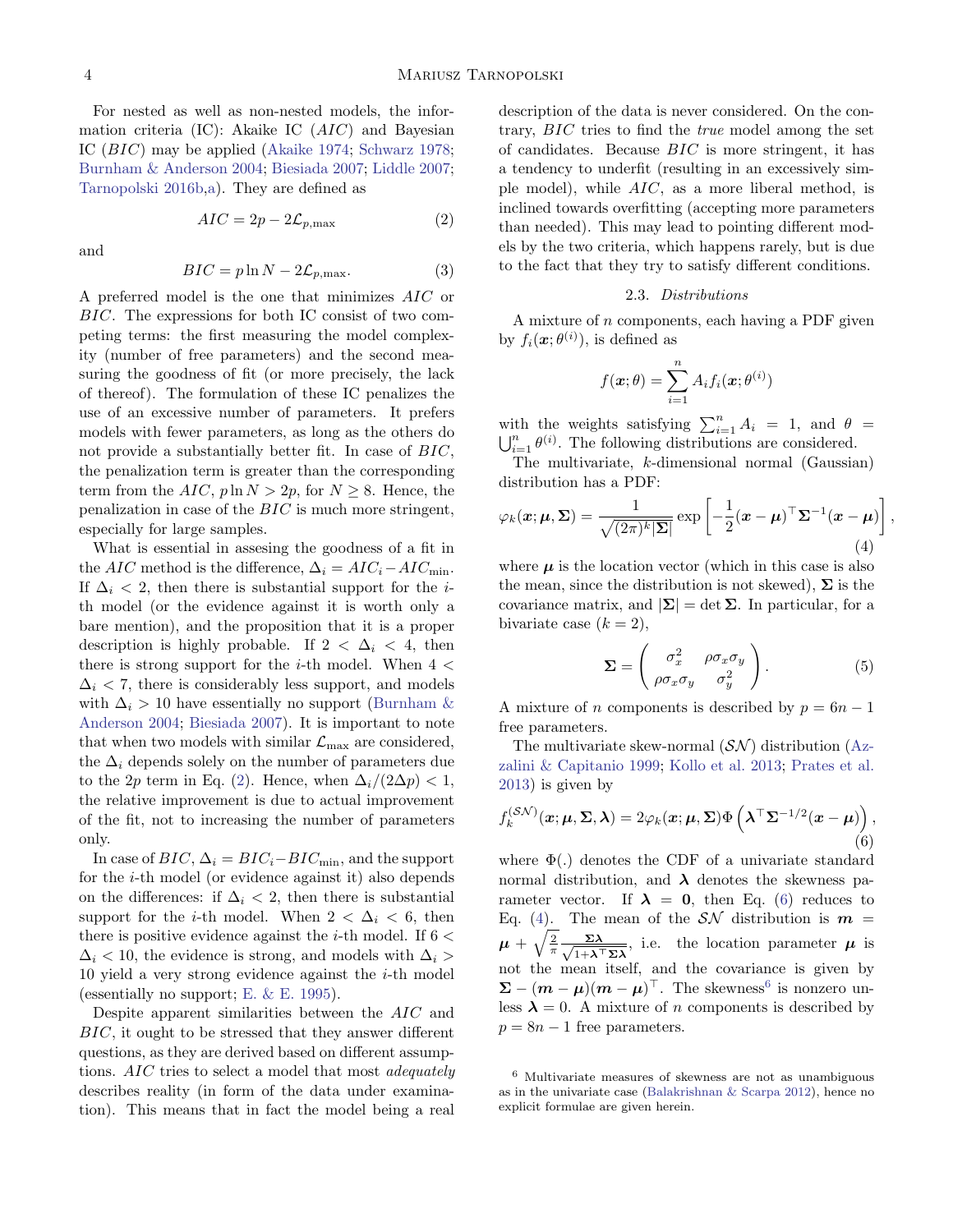,

The multivariate Student  $t$  ( $\mathcal{T}$ ) distribution [\(Basso](#page-11-18) [et al.](#page-11-18) [2010;](#page-11-18) [Cabral et al.](#page-11-19) [2012;](#page-11-19) [Prates et al.](#page-13-37) [2013\)](#page-13-37) with  $\nu$  degrees of freedom (dof) is defined to be

$$
f_k^{(\mathcal{T})}(\boldsymbol{x}; \boldsymbol{\mu}, \boldsymbol{\Sigma}, \nu) = \frac{1}{\sqrt{(\pi \nu)^k |\boldsymbol{\Sigma}|}} \frac{\Gamma\left(\frac{\nu + k}{2}\right)}{\Gamma\left(\frac{\nu}{2}\right)} \times \left(1 + \frac{1}{\nu} (\boldsymbol{x} - \boldsymbol{\mu})^\top \boldsymbol{\Sigma}^{-1} (\boldsymbol{x} - \boldsymbol{\mu})\right)^{-\frac{\nu + k}{2}},\tag{7}
$$

where  $\Gamma$  is the gamma function. The mean (for  $\nu > 1$ ) of the  $\mathcal T$  distribution is  $\mu$ , and the covariance matrix (for  $\nu > 2$ ) is  $\frac{\nu}{\nu-2} \Sigma$ . In the limit  $\nu \to \infty$ , the  $\mathcal T$  distribution approaches the normal distribution from Eq. [\(4\)](#page-3-2). A mixture of *n* components is described by  $p = 6n$  free parameters.

The multivariate skew- $\mathcal{T}$  ( $\mathcal{ST}$ ) distribution [\(Kollo](#page-12-38) [et al.](#page-12-38) [2013;](#page-12-38) [Cabral et al.](#page-11-19) [2012;](#page-11-19) [Prates et al.](#page-13-37) [2013\)](#page-13-37) is defined as

<span id="page-4-2"></span>
$$
f_k^{(\mathcal{ST})}(\boldsymbol{x}; \boldsymbol{\mu}, \boldsymbol{\Sigma}, \nu, \boldsymbol{\lambda}) = 2 f_k^{(\mathcal{T})}(\boldsymbol{x}; \boldsymbol{\mu}, \boldsymbol{\Sigma}, \nu)
$$

$$
\times T_{\nu+k} \left( \sqrt{\frac{\nu+k}{\nu+(\boldsymbol{x}-\boldsymbol{\mu})^{\top} \boldsymbol{\Sigma}^{-1}(\boldsymbol{x}-\boldsymbol{\mu})}} \boldsymbol{\lambda}^{\top} \boldsymbol{\Sigma}^{-1/2}(\boldsymbol{x}-\boldsymbol{\mu}) \right)
$$
(8)

where  $T_{\nu+k}$  denotes the CDF of the standard univariate Student-t distribution with  $(\nu + k)$  dof, and  $\lambda$  is the skewness parameter vector. Eq [\(8\)](#page-4-2) reduces to Eq. [\(7\)](#page-4-3) for  $\lambda = 0$ . In the limit  $\nu \to \infty$ , the ST distribution approaches the  $\mathcal{SN}$  distribution from Eq. [\(6\)](#page-3-1). The mean (for  $\nu > 1$ ) of the  $S\mathcal{T}$  distribution is  $m =$  $\mu + \omega \xi$ , and its covariance (for  $\nu > 2$ ) is  $\frac{\nu}{\nu - 2} \Sigma - (m - \frac{\nu}{2})$  $(\boldsymbol{\mu}) (\boldsymbol{m} - \boldsymbol{\mu})^{\top}, \text{ where } \boldsymbol{\xi} = \sqrt{\frac{\nu}{\pi (1 + \boldsymbol{\lambda}^{\top} \boldsymbol{\Sigma} \boldsymbol{\lambda})}}$  $\Gamma(\frac{\nu-1}{2})$  $\frac{\left(\frac{\nu}{2}\right)}{\Gamma\left(\frac{\nu}{2}\right)}$  Σλ and  $\boldsymbol{\omega} = \text{diag}(\Sigma_{11}, \dots, \Sigma_{kk})^{1/2}$  [\(Azzalini & Capitanio](#page-11-20) [2003;](#page-11-20) [Kollo et al.](#page-12-38) [2013\)](#page-12-38). The skewness (for  $\nu > 3$ ) is nonzero unless  $\lambda = 0$ . A mixture of *n* components is described by  $p = 8n$  free parameters.

The distributions are referred to as: 2G and 3G for the mixture of two and three Gaussian components, respectively;  $2\mathcal{SN}$  and  $3\mathcal{SN}$  for the respective mixtures of  $\mathcal{SN}$ distributions;  $2\mathcal{T}$  and  $3\mathcal{T}$  in case of the  $\mathcal{T}$  distribution; and  $2ST$  and  $3ST$  for the  $ST$  distribution.

### 3. RESULTS

#### 3.1. BATSE

<span id="page-4-1"></span><span id="page-4-0"></span>Results of the fittings performed with the set of 1954 BATSE GRBs are displayed in graphical form in Fig. [1,](#page-5-0) whereas the obtained parameters are gathered in Ta-ble [1,](#page-6-0) which contains also the values of  $\mathcal{L}_{\text{max}}$ ,  $\Delta AIC$  and  $\Delta BIC$ . The BATSE data set consists in  $\sim 25\%$  of short GRBs, forming a distinct from the long GRBs cloud in

<span id="page-4-3"></span>the  $T_{90}-H_{32}$  plane, making the two-component fits consistent with each other qualitatively, as follows from the left column of Fig. [1.](#page-5-0) Likewise, for all statistical models considered, introduction of a third component placed it roughly between the two major classes, without significantly affecting them. The  $\Delta AIC$  and  $\Delta BIC$  values, sorted in increasing order, are additionally gathered in Table [2](#page-7-1) for clarity, with a graphical representation in Fig. [2.](#page-7-2) It follows that the AIC points at the  $3\mathcal{T}$  model as the one that best describes the data, with the  $25\mathcal{T}$  in the second position. Due to the  $\Delta AIC = 3.6$ , the support for the latter is strong. On the other hand, the BIC points at  $2ST$  as the best model, with the  $3T$  with weak support ( $\Delta BIC = 7.56$ ). Given that the AIC (BIC) has a tendency towards overfitting (underfitting), and that the goal herein is to obtain the simplest model possible that adequately describes the data, overall the  $2ST$ model is more likely to underly the observations.

Within the  $AIC$  framework, the  $3S\mathcal{T}$  model (the most complex among the examined, with  $p = 24$  free parameters) is barely worth mentioning ( $\Delta AIC = 9.8$ ), with the remaining models—in the BIC framework as well confidently rejected. In particular, the 2G is the worst model in both schemes, and the celebrated 3G is characterized with both  $\Delta AIC$  and  $\Delta BIC$  well above the value of 10. It is curious that the mixtures of the simplest skewed model—the SN—perform rather poorly (compare with [Tarnopolski](#page-13-28) [2016b\)](#page-13-28).

#### 3.2. Fermi

In the same manner the 1376 Fermi GRBs were analyzed. The resulting parameters are gathered in Table [3](#page-9-0) and the fits are displayed in Fig. [3.](#page-8-0) The two-component models are consistent with each other, just like most of the three-component models. A clear exception is the 3G fit, where the third component is not placed between the short and long GRBs, but drifts toward the harder part of the short GRBs' cluster. Setting different starting values for the fitting procedure or restricting the available range of parameters to force an outcome similar to the one obtained in case of BATSE data did not result in a quality fit—the  $AIC$  and  $BIC$  values were at best by a few hundreds greater than for the other models. The Fermi data set contains  $\sim 15\%$  of short GRBs—this results in about half as many short GRBs as in the BATSE sample, which are also more sparse and spread out on the  $T_{90} - H_{32}$  plane. Hence the weight of these points is high enough for the maximum loglikelihood procedure to take them into account when fitting.

Nonetheless, as follows from the  $\Delta_i$  values from Fig. [4](#page-10-0) and Table [4,](#page-10-1) the 2G model is again the worst among the examined, and the 3G is off the rate with  $\Delta_i$  much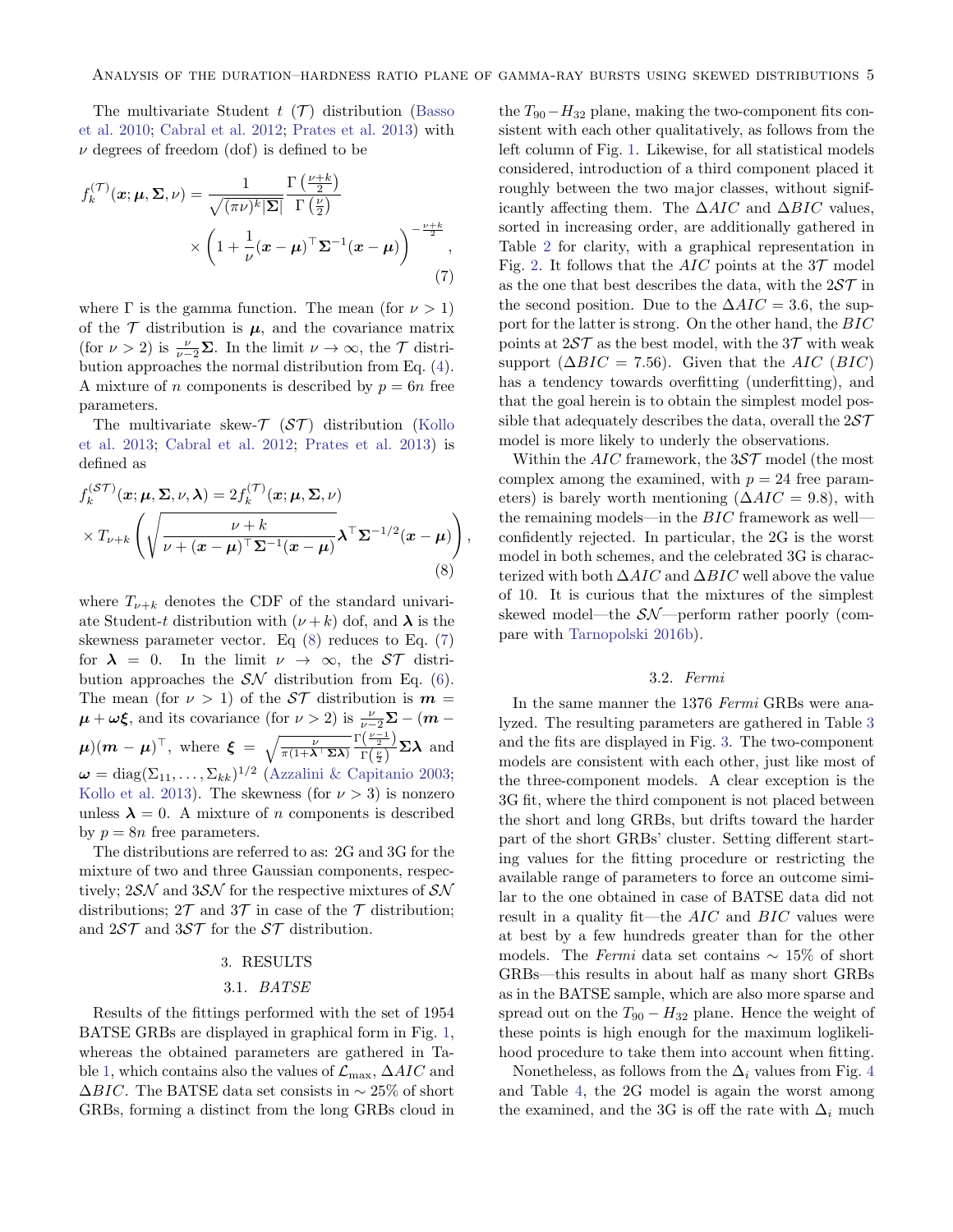

<span id="page-5-0"></span>Figure 1. Fits to the BATSE data. The contours depict the FWHM of each component, and  $T_{90}$  is measured in seconds.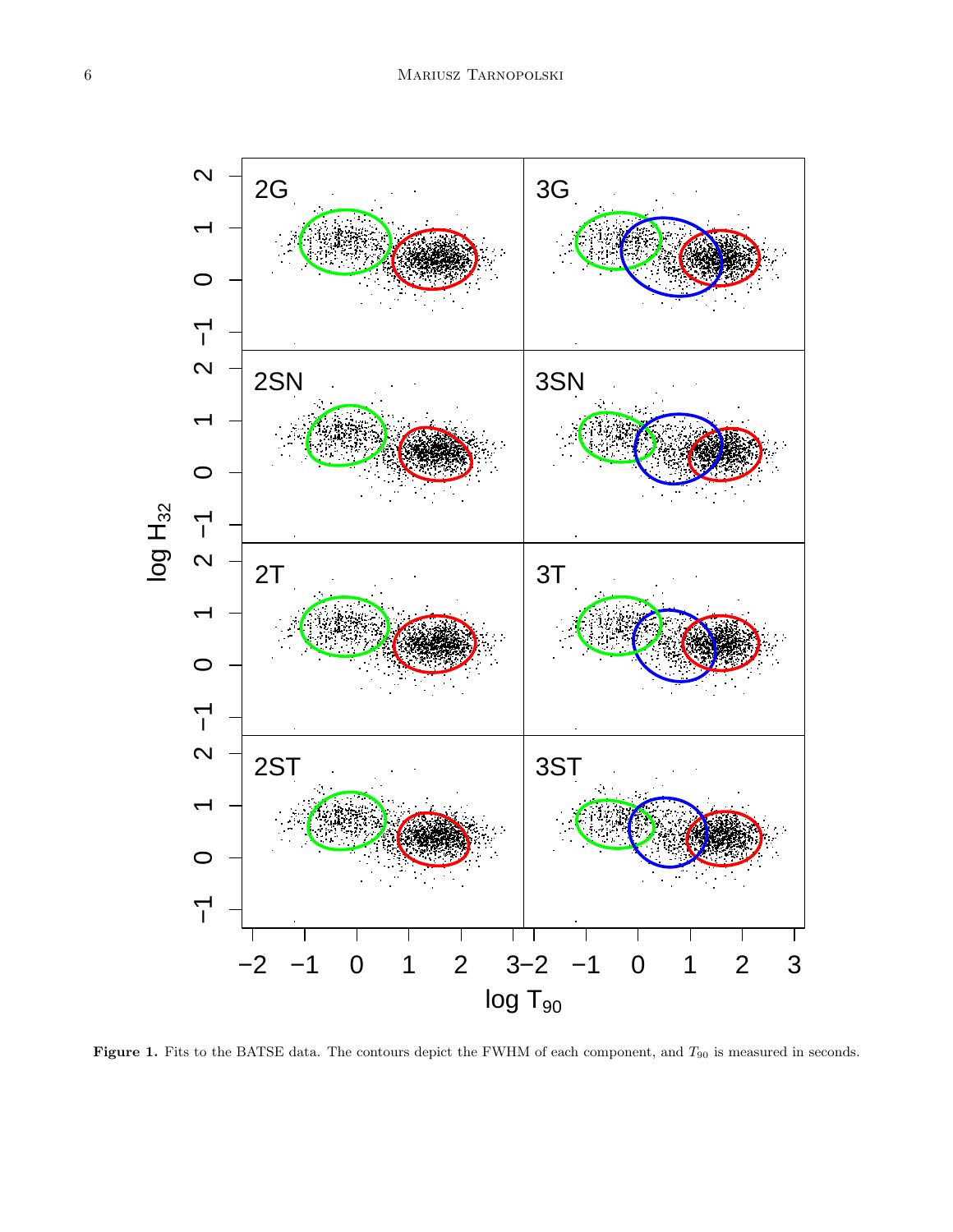| Model          | $\boldsymbol{A}$ | $\mu$             | Σ                                                | $\lambda$          | $\nu$      | $\mathcal{L}_{\rm max}$ | $\Delta AIC$     | $\Delta BIC$ | $\boldsymbol{p}$ |
|----------------|------------------|-------------------|--------------------------------------------------|--------------------|------------|-------------------------|------------------|--------------|------------------|
| $2{\rm G}$     | $0.283\,$        | $(-0.220, 0.732)$ | $0.543\  \  0.005$<br>$0.005$ $0.274$            |                    |            | $-2415.561$             | 115.918          | 90.011       | 11               |
|                | $0.717\,$        | (1.494, 0.397)    | $0.466$ $0.019$<br>$0.019$ $0.236$               |                    |            |                         |                  |              |                  |
|                | 0.198            | $(-0.374, 0.752)$ | $0.476$ $0.017$<br>$0.017$ $0.214$               |                    |            |                         |                  |              |                  |
| $3\mathrm{G}$  | $0.189\,$        | (0.643, 0.442)    | $-0.087$<br>0.671<br>$-0.087$<br>0.409           |                    |            | $-2359.336$             | 15.469           | 23.028       | 17               |
|                | $0.613\,$        | (1.570, 0.423)    | $0.416$ $0.004$<br>$0.004$ $0.203$               |                    |            |                         |                  |              |                  |
| $2{\rm SN}$    | $0.301\,$        | $(-0.734, 0.836)$ | $-0.069$<br>0.857<br>$-0.069\quad 0.272$         | $(1.923, -0.651)$  |            | $-2377.601$             | 47.998           | 44.402       | 15               |
|                | 0.699            | (1.866, 0.584)    | $0.585\  \  0.104$<br>$0.104$ $0.291$            | $(-1.615, -1.425)$ |            |                         |                  |              |                  |
|                | $0.196\,$        | $(-0.091, 0.912)$ | $0.548\  \  0.074$<br>$0.074$ $0.259$            | $(-1.244, -1.396)$ |            |                         |                  |              |                  |
| $3{\rm SN}$    | 0.228            | (1.218, 0.158)    | 0.807<br>$-0.181$<br>$-0.181$<br>$0.467\,$       | $(-1.203, 0.985)$  |            | $-2354.469$             | 17.733           | $58.758\,$   | 23               |
|                | 0.576            | (1.378, 0.516)    | $-0.028\,$<br>0.455<br>$-0.028$<br>0.218         | $(0.852, -0.683)$  |            |                         |                  |              |                  |
| $2\mathrm{T}$  | $0.277\,$        | $(-0.231, 0.740)$ | 0.508<br>$-0.001$<br>$-0.001$<br>0.233           |                    | $11.195\,$ | $-2382.350$             | $\rm 49.497$     | 23.59        | 12               |
|                | 0.723            | (1.496, 0.404)    | $0.441$ $0.016$<br>$0.016$ $0.214$               |                    |            |                         |                  |              |                  |
|                | $0.226\,$        | $(-0.355, 0.758)$ | $0.458$ $0.016$<br>$0.016$ 0.223                 |                    |            |                         |                  |              |                  |
| $3\mathrm{T}$  | $0.156\,$        | (0.697, 0.372)    | 0.446<br>$-0.061\,$<br>$-0.061\,$<br>$0.340\,$   |                    | 16.391     | $-2351.602$             | $\overline{0}$ . | 7.558        | 18               |
|                | $0.618\,$        | (1.588, 0.425)    | 0.383<br>$-0.002\,$<br>$-0.002$<br>0.200         |                    |            |                         |                  |              |                  |
| $2{\rm ST}$    | $0.291\,$        | $(-0.686, 0.830)$ | 0.752<br>$-0.056$<br>$-0.056$<br>0.247           | $(1.591, -0.569)$  | 12.089     | $-2355.400$             | 3.596            | 0.           | 16               |
|                | 0.709            | (1.850, 0.531)    | $0.552\  \  0.069$<br>$0.069\;\;0.240$           | $(-1.361, -0.877)$ |            |                         |                  |              |                  |
|                | $\,0.194\,$      | $(-0.230, 0.924)$ | $0.471$ $0.056$<br>$0.056$ $0.271$               | $(-0.715, -1.462)$ |            |                         |                  |              |                  |
| $3S\mathrm{T}$ | $0.196\,$        | (0.985, 0.231)    | $0.628\,$<br>$-0.167\,$<br>$0.411\,$<br>$-0.167$ | $(-1.025, 0.641)$  | 21.494     | $-2350.503$             | $9.802\,$        | $50.827\,$   | 24               |
|                | $0.610\,$        | (1.484, 0.479)    | $0.397\,$<br>$-0.010$<br>$-0.010$<br>0.208       | $(0.370, -0.335)$  |            |                         |                  |              |                  |

<span id="page-6-0"></span>Table 1. Parameters of the fits to the BATSE data.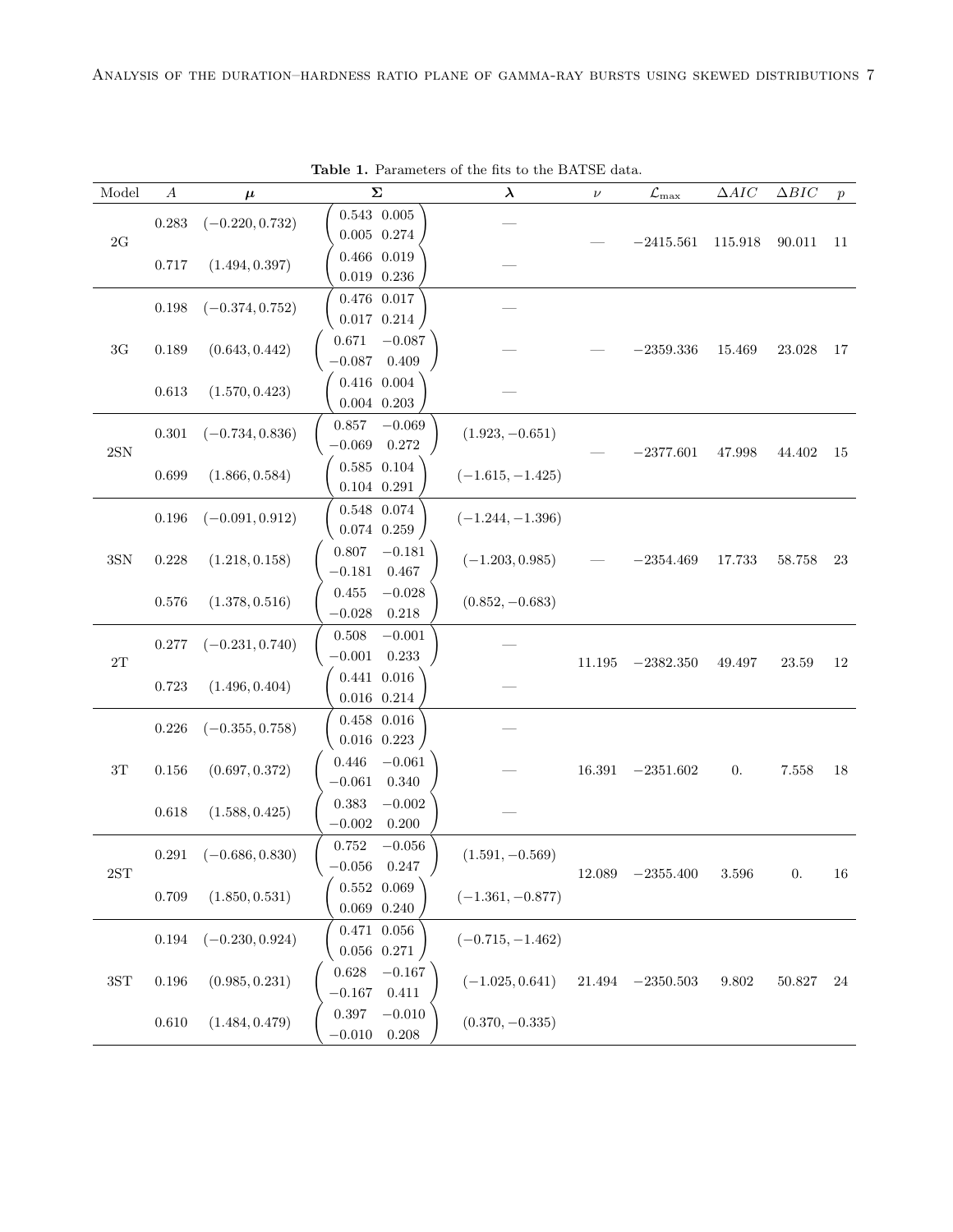

<span id="page-7-2"></span>Figure 2. Information criteria scores for the BATSE data.

**Table 2.** The  $\Delta_i$ 's (*AIC* and *BIC*), in increasing order, of the examined models for the BATSE data set.

<span id="page-7-1"></span>

| Model        | $\triangle AIC$ | Model        | $\triangle BIC$ |
|--------------|-----------------|--------------|-----------------|
| 3T           | 0.              | 2ST          | 0.              |
| 2ST          | 3.596           | 3T           | 7.558           |
| 3ST          | 9.802           | 3G           | 23.028          |
| 3G           | 15.469          | 2T           | 23.590          |
| 3SN          | 17.733          | $2\text{SN}$ | 44.402          |
| $2\text{SN}$ | 47.998          | 3ST          | 50.827          |
| 2T           | 49.497          | 3SN          | 58.758          |
| 2G           | 115.918         | 2G           | 90.011          |

higher than 10. Both *AIC* and *BIC* unanimously point at the  $257$  as the best description of the data. In terms of BIC no other model is even competitive, while there is moderate support for the 3ST in terms of AIC ( $\Delta_i$  = 6.84). Overall, the  $25\mathcal{T}$  is again the best description of the observed  $(T_{90}, H_{32})$  data points in the logarithmic plane. Note also that it has a comparable number of free components (16 vs. 17) to the previously broadly employed 3G, but does not invoke a new class of GRBs.

#### 4. DISCUSSION

<span id="page-7-0"></span>Up to date, all parametric analyses of the GRB population in the  $T_{90} - H_{32}$  plane were conducted by means of the Gaussian mixture model. On this basis, the existence of a third class of GRBs, intermediate in durations and with soft spectra, has been claimed several times (see Sect. [1\)](#page-0-0). However, a similar claim based on the  $\log T_{90}$  distribution alone was refuted by showing that the observed durations are better fitted by only two skewed components rather than three Gaussian ones [\(Tarnopolski](#page-13-20) [2015c,](#page-13-20) [2016b,](#page-13-28)[c\)](#page-13-29). The first to notice that the employment of Gaussian distributions is not fully

justified were [Koen & Bere](#page-12-21)  $(2012)$ , who wrote<sup>[7](#page-7-3)</sup>: "There is no guarantee that the components of a mixture correspond to physically distinct classes of objects. It is entirely possible that the distributions of class properties, such as  $\log T_{90}$ , are non-normal: in such a case, spurious classes would be identified due to the modelling of a non-normal distribution by normal components." Additionally, they showed in their fig. 14 two fits to Swift duration data that are very similar to each other, yet composed of entirely different components. Hence the association of a component of a statistical mixture to a physical class of objects and the inference of their properties is a dubious approach. [Zitouni et al.](#page-14-1) [\(2015\)](#page-14-1) later suggested that the asymmetry in the duration distribution might come from a possible asymmetric distribution of the progenitor envelope mass. In this spirit, four bivariate statistical models (Sect. [2.3\)](#page-3-4) were tested herein: the Gaussian one, its skewed version (the  $\mathcal{SN}$  distribution), the Student distribution,  $\mathcal T$  (which, while being symmetric like the normal distribution, has a wider spread and a more slender shape), and its skewed version (the  $ST$  distribution). It was found (Sect. [3\)](#page-4-1) that despite, rather surprisingly, the mixture of  $\mathcal{SN}$  distributions is not competitive with the Gaussian model (contrary to the univariate case; [Tarnopolski](#page-13-28) [2016b\)](#page-13-28), the  $25\mathcal{T}$  is the best description of the data among the examined possibilities. Particularly, it is a significant improvement of the fit compared to the 3G. The IC also indicate that the 3ST model is excessive. It should be emphasized that if the empirical distributions were not inherently skewed, this would be reflected in the fitting by obtaining  $\lambda \approx 0$ at least for some components of the mixtures, but this is not the case for neither the  $S\mathcal{N}$ , nor the  $S\mathcal{T}$  models, regardless of the number of components employed (i.e., two or three). Therefore, the results imply that the existence of the presumed third GRB class, as a fundamentally distinct one from the short and long ones, is unlikely. On one hand, it concords with the possibility that this class may be in fact attributed, at least partially, to X-ray flashes (XRFs, [Heise et al.](#page-12-39) [2001;](#page-12-39) [Heise](#page-12-40) [2003;](#page-12-40) [Kippen et al.](#page-12-41) [2003;](#page-12-41) [Sakamoto et al.](#page-13-40) [2005\)](#page-13-40) related to long GRBs [\(Sakamoto et al.](#page-13-41) [2008\)](#page-13-41), and hence constitute the tail of the long GRBs group [\(Ripa & Meszaros](#page-13-42) [2014;](#page-13-42)  $R$ ípa & Mészáros [2016\)](#page-13-43), especially in case of Swift GRBs [\(Veres et al.](#page-13-31) [2010;](#page-13-31) but see also the discussion in Rípa  $\&$ Mészáros [2016\)](#page-13-43). On the other hand, the presumed third

<span id="page-7-3"></span><sup>7</sup> However, [Mukherjee et al.](#page-13-30) [\(1998\)](#page-13-30) noted that "the distributions often seem bimodal with asymmetrical non-Gaussian shapes", but failed to employ skewed distributions in modeling and proceeded considering "the hypothesis that the sample consists of two or more distinct classes" by assuming multinormal distributions.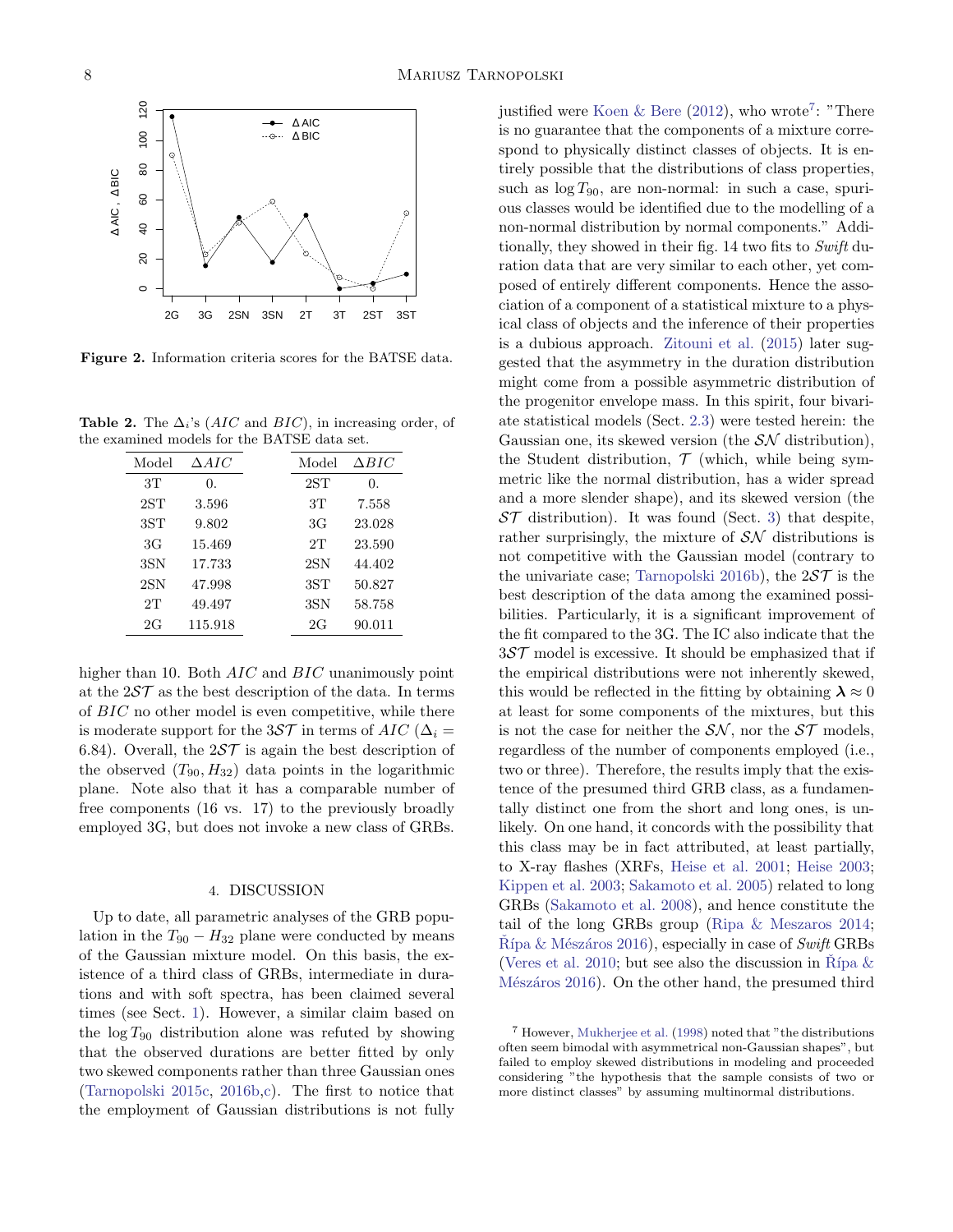

<span id="page-8-0"></span>Figure 3. Fits to the Fermi data. The contours depict the FWHM of each component, and  $T_{90}$  is measured in seconds.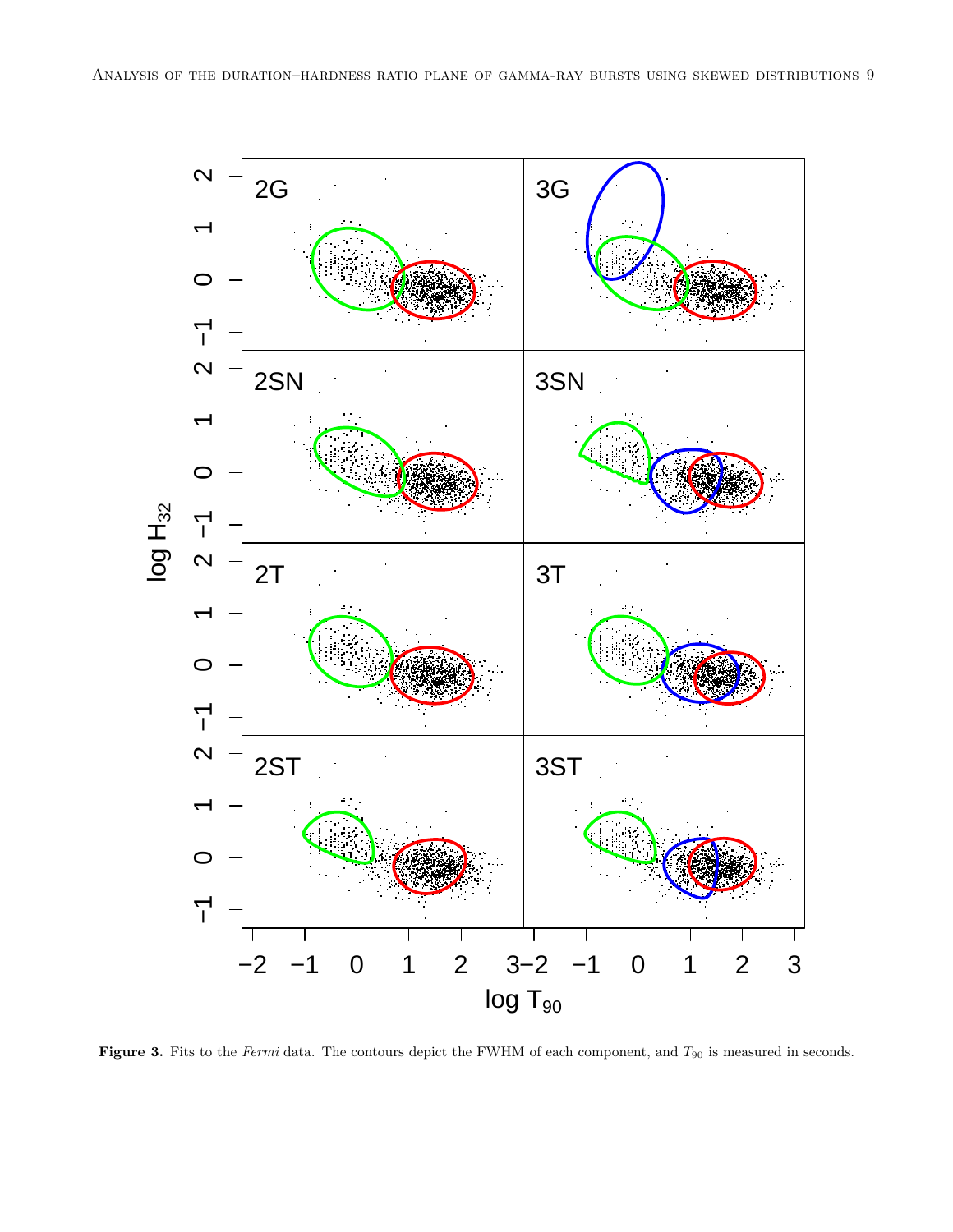# 10 Mariusz Tarnopolski

<span id="page-9-0"></span>Table 3. Parameters of the fits to the Fermi data.

| Model          | $\boldsymbol{A}$ | $\mu$              | $\boldsymbol{\Sigma}$                                             | $\lambda$           | $\nu$                | $\mathcal{L}_{\rm max}$ | $\Delta AIC$ | $\Delta BIC$ | $\boldsymbol{p}$ |
|----------------|------------------|--------------------|-------------------------------------------------------------------|---------------------|----------------------|-------------------------|--------------|--------------|------------------|
| $2\mbox{G}$    | 0.221            | (0.025, 0.213)     | 0.558<br>$-0.107$<br>$-0.107$<br>0.446                            |                     |                      | $-1525.740$             | 106.571      | 85.663       | 11               |
|                | 0.779            | $(1.466, -0.196)$  | 0.455<br>$-0.019$<br>$-0.019$<br>0.217                            |                     |                      |                         |              |              |                  |
|                | 0.009            | $(-0.248, 1.137)$  | $0.383$ $0.208$<br>$0.208$ 0.903                                  |                     |                      |                         |              |              |                  |
| $3\mathrm{G}$  | $0.227\,$        | (0.078, 0.134)     | $0.556\,$<br>$-0.151$<br>0.356<br>$-0.151$                        |                     |                      | $-1478.543$             | 24.177       | 34.631       | 17               |
|                | $\,0.764\,$      | $(1.483, -0.191)$  | $-0.020\,$<br>0.443<br>$-0.020$<br>0.222                          |                     |                      |                         |              |              |                  |
| $2{\rm SN}$    | $0.234\,$        | $(-0.124, -0.162)$ | 0.614<br>$-0.049$<br>$-0.049$<br>0.579                            | (1.367, 2.359)      |                      | $-1499.467$             | 62.024       | $60.956\,$   | 15               |
|                | $0.766\,$        | $(1.295, -0.211)$  | $0.483\,$<br>$-0.016$<br>$-0.016$<br>0.215                        | (0.553, 0.161)      |                      |                         |              |              |                  |
|                | $\,0.094\,$      | $(-0.489, 0.038)$  | $0.367$ $0.070$<br>$0.070$ $0.615$                                | (617.885, 1782.993) |                      |                         |              |              |                  |
| $3{\rm SN}$    | 0.581            | $(1.378, -0.251)$  | 0.461<br>$-0.000$<br>$-0.000$<br>0.208                            | (0.812, 0.434)      |                      | $-1470.025$             | 19.141       | 60.956       | 23               |
|                | $\,0.325\,$      | $(1.457, -0.318)$  | $-0.177$<br>0.875<br>$-0.177$<br>0.345                            | $(-3.203, 1.058)$   |                      |                         |              |              |                  |
|                | $0.187\,$        | $(-0.114, 0.260)$  | $-0.088$<br>0.452                                                 |                     |                      |                         |              |              |                  |
| $2\mathrm{T}$  | $\,0.813\,$      | $(1.445, -0.195)$  | $-0.088\quad 0.327$<br>$0.445 - 0.018$<br>$-0.018\,$<br>$0.212\,$ |                     | 12.118               | $-1497.100$             | $\rm 49.29$  | $28.383\,$   | 12               |
|                | $0.170\,$        | $(-0.183, 0.290)$  | $-0.071$<br>0.408<br>$-0.071$<br>0.304                            |                     |                      |                         |              |              |                  |
| $3\mathrm{T}$  | $\,0.494\,$      | $(1.195, -0.151)$  | 0.392<br>$-0.012$<br>$-0.012$ 0.225                               |                     | $\boldsymbol{9.318}$ | $-1483.156$             | $33.403\,$   | 43.857       | 18               |
|                | $0.336\,$        | $(1.754, -0.247)$  | $0.320\  \  0.012$<br>$0.012\;\; 0.177$                           |                     |                      |                         |              |              |                  |
| $2{\rm ST}$    | $\rm 0.121$      | $(-0.423, 0.059)$  | $0.365\  \  0.022$<br>$0.022\;\; 0.449$                           | (2.552, 7.09)       |                      | $11.746$ $-1468.454$    | 0.           | $0.$ 16      |                  |
|                | 0.879            | $(1.869, -0.312)$  | 0.699<br>$-0.090\,$<br>$-0.090$<br>0.239                          | $(-1.854, 0.797)$   |                      |                         |              |              |                  |
|                | $\,0.124\,$      | $(-0.414, 0.060)$  | $0.368$ $0.019$<br>$0.019$ $0.447$                                | (2.355, 6.746)      |                      |                         |              |              |                  |
| $3S\mathrm{T}$ | 0.390            | $(1.502, -0.239)$  | $-0.074$<br>0.671<br>$-0.074$<br>0.247                            | $(-7.253, 0.421)$   | 11.803               | $-1463.872$             | 6.836        | 48.651       | 24               |
|                | $0.486\,$        | $(1.888, -0.298)$  | 0.390<br>$-0.047$<br>$0.216\,$<br>$-0.047$                        | $(-0.765, 0.648)$   |                      |                         |              |              |                  |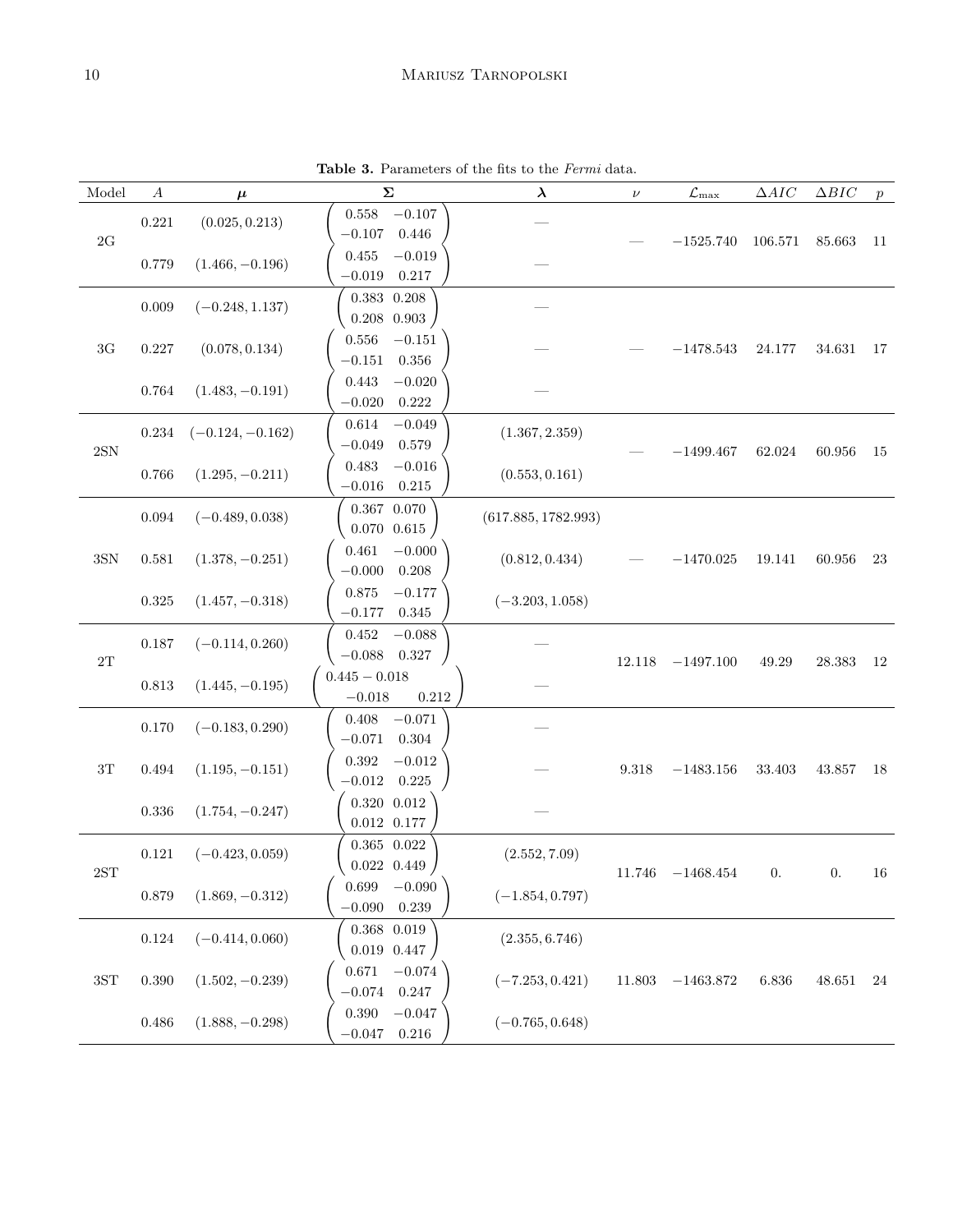

<span id="page-10-0"></span>Figure 4. Information criteria scores for the Fermi data.

**Table 4.** The  $\Delta_i$ 's (*AIC* and *BIC*), in increasing order, of the examined models for the Fermi data set.

<span id="page-10-1"></span>

| Model           | $\Delta AIC$ | Model           | $\Delta BIC$ |
|-----------------|--------------|-----------------|--------------|
| 2ST             | 0.           | 2ST             | 0.           |
| 3S <sub>T</sub> | 6.836        | 2T              | 28.383       |
| 3SN             | 19.141       | 3G              | 34.631       |
| 3G              | 24.177       | 3T              | 43.857       |
| 3T              | 33.403       | 3S <sub>T</sub> | 48.651       |
| 2T              | 49.290       | 3SN             | 60.956       |
| $2\text{SN}$    | 62.024       | $2\text{SN}$    | 62.024       |
| 2G              | 106.571      | 2G              | 85.663       |

class of GRBs, as observed by RHESSI, is not located at the soft tail of long GRBs, but between the short and long ones, hence is on average harder than XRFs (Rípa et al. [2012\)](#page-13-32). In fact, their hardness ratios are comparable to those of short GRBs ( $R$ <sup>ipa & Mészáros</sup>) [2016\)](#page-13-43). The smallest fraction of GRBs consistent with the definition of XRFs is in the BATSE catalog (Rípa  $\&$ Mészáros [2016\)](#page-13-43). This shows that the intermediate class is indeed elusive, and its characteristics—in particular the location in the  $T_{90}$  – H plane—are strongly detectordependent, so any claims about its physical properties should be taken with caution.

The instrumental effects cannot be neglected in discussing the properties of GRB classes [\(Tarnopolski](#page-13-20) [2015c;](#page-13-20) Rípa & Mészáros [2016\)](#page-13-43). Swift is more sensitive in soft bands compared to BATSE, hence it is more inclined towards detecting long GRBs and its lowluminosity tail—the putative intermediate class—than short ones.  $BeppoSAX$  is also more sensitive to long GRBs (Horváth [2009\)](#page-12-20), hence the lack of a distinct short GRB peak in the duration distribution. On the other hand, Fermi is more sensitive at very soft and very hard GRBs, yet a soft-intermediate tail of long GRBs is not visible in Fig. [3—](#page-8-0)but the third component in the

3G model stretches from the short GRBs towards even higher hardness ratios. Except for this, in both BATSE and Fermi the third component is being located between the short and long groups, with typical hardness similar to long GRBs', especially in case of Fermi (Fig. [1](#page-5-0) and [3\)](#page-8-0). Different energy-detection intervals (e.g.  $15 - 150 \,\text{keV}$ for Swift, and  $8 - 1000 \,\text{keV}$  for Fermi) lead to contrasting group characteristics. Suzaku's energy range  $(50 - 5000 \,\text{keV})$  makes the resulting  $T_{90}$  distribution similar to those of BATSE and Fermi rather than Swift [\(Ohmori et al.](#page-13-27) [2016\)](#page-13-27). Also, different energy sensitivities of the detectors give different estimates of  $T_{90}$ , and the flux limit for detection introduces a selection bias. Likewise, there are known observational and instrumental selection effects [\(Coward et al.](#page-11-21) [2013\)](#page-11-21) related with the redshift distribution (Mészáros et al. [2006\)](#page-13-44) that affect the observed GRB samples. Finally, the spectrum of a GRB depends on the detector [\(Sakamoto et al.](#page-13-45) [2011\)](#page-13-45), which in turn affects the calculated hardness ratio. Overall, the distinction between short and long GRBs—on observational, statistical and astrophysical grounds—is firm. The presumed third—intermediate in duration—class is putative, and there is no need to invoke it to describe the observed distributions of GRB properties. Lastly, a more flexible model, given by a mixture of copulas [\(Koen & Bere](#page-12-42) [2017\)](#page-12-42), would allow to separately model the marginals of a multivariate distribution, taking account of physical constraints on each variable independently.

Ideally, it is desirable to have the exact shape of the observed distributions derived from a physical theory, which has not been convincingly realized, though. However, as the 2G is better than 3G in the rest frame [\(Huja](#page-12-16) [et al.](#page-12-16) [2009;](#page-12-16) [Tarnopolski](#page-13-21) [2016a;](#page-13-21) [Zhang et al.](#page-14-2) [2016;](#page-14-2) [Kulka](#page-12-17)[rni & Desai](#page-12-17) [2017\)](#page-12-17), and competitive with skewed mod-els [\(Tarnopolski](#page-13-29) [2016c\)](#page-13-29) in the univariate case of  $\log T_{90}$ , it is hereby suggested that the redshift distribution of GRBs [\(Natarajan et al.](#page-13-46) [2005;](#page-13-46) Mészáros et al. [2006;](#page-13-44) [Li](#page-12-43) [2008;](#page-12-43) Mészáros et al. [2011;](#page-13-47) Le  $&$  Mehta [2017\)](#page-12-44) is crucial in explaining the skewness of the observed quantities (Tarnopolski, in preparation). Some works [\(Mukher](#page-13-30)[jee et al.](#page-13-30) [1998;](#page-13-30) [Roiger et al.](#page-13-35) [2000;](#page-13-35) [Balastegui et al.](#page-11-5) [2001;](#page-11-5) [Chattopadhyay et al.](#page-11-6)  $2007$ ; Rípa et al.  $2012$ ; [Chattopad](#page-11-7)[hyay & Maitra](#page-11-7) [2017,](#page-11-7) [2018;](#page-11-8) [Acuner & Ryde](#page-11-9) [2018\)](#page-11-9) have claimed to find three and more GRB groups in high dimensional parameter spaces. Such an approach must be undertaken with care, as  $(i)$  prinicipal component analyses usually pointed at three variables [\(Bagoly et al.](#page-11-22) [1998;](#page-11-22) Borgonovo & Björnsson [2006;](#page-11-23) [Bagoly et al.](#page-11-24) [2009;](#page-11-24) [Hor](#page-12-25)[vath et al.](#page-12-25) [2012;](#page-12-25) [Chattopadhyay & Maitra](#page-11-7) [2017;](#page-11-7) [Acuner](#page-11-9) [& Ryde](#page-11-9) [2018\)](#page-11-9), and  $(ii)$  higher dimensional spaces be-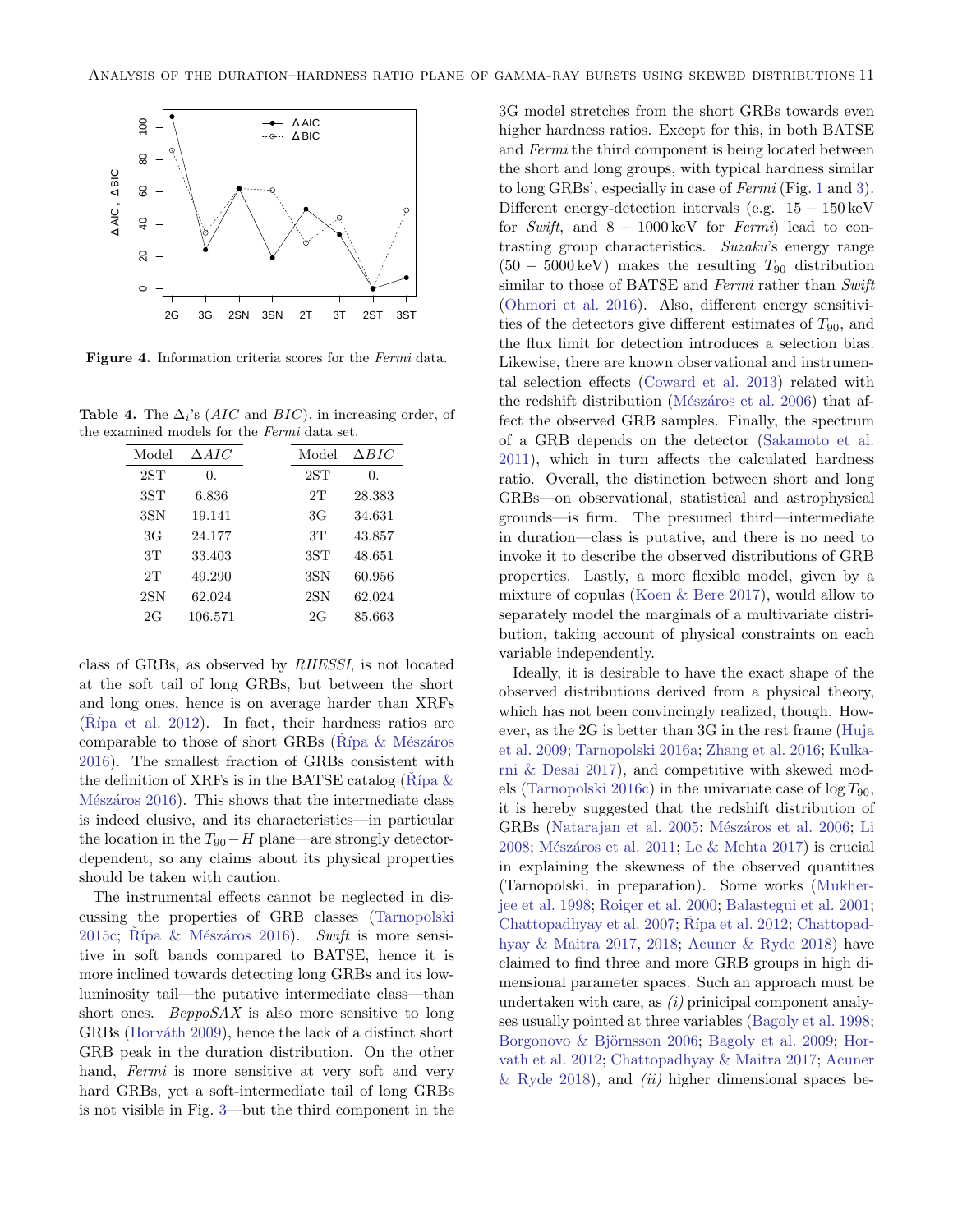come more and more capacious, hence the identification of e.g. five clusters might be spurious.

## 5. SUMMARY

- <span id="page-11-12"></span>1. Mixtures of two and three components of bivariate distributions: Gaussian, skew-normal  $(SN)$ , Student t  $(\mathcal{T})$ , and skew-t  $(\mathcal{ST})$ , were fitted to the  $\log T_{90} - \log H_{32}$  data of  $CGRO/BATSE$  and Fermi/GBM.
- 2. Information criteria  $(AIC)$  and  $BIC)$  were used to establish that the  $257$  model is significantly better in describing the data than any other among the considered ones.
- 3. This is evidence for the non-existence of the elusive third, intermediate in durations and with soft spectra, class of GRBs.
- 4. The distributions of the GRBs' observed parameters are likely to be intrinsically skewed, possibly by the intrinsic skewness of the parameters governing the physical mechanism of a GRB.
- 5. It is suggested that the redshift distribution plays a crucial role in explaining the skewness of the parameters in the observer frame.

The author is grateful to Peter Veres for providing the hardness ratios of Fermi/GBM GRBs, and wishes to thank Jakub Rípa for comments on the manuscript. The final version of this manuscript was concluded during a visit at the Astronomical Institute of Charles University, Prague, Czech Republic. Support by the Polish National Science Center through an OPUS Grant No. 2017/25/B/ST9/01208 is acknowledged.

Software: R [\(http://www.R-project.org/\)](http://www.R-project.org/), mixsmsn [\(Prates et al.](#page-13-37) [2013,](#page-13-37) [https://cran.r-project.org/web/](https://cran.r-project.org/web/packages/mixsmsn/index.html) [packages/mixsmsn/index.html\)](https://cran.r-project.org/web/packages/mixsmsn/index.html).

# REFERENCES

- <span id="page-11-1"></span>Abbott, B. P., Abbott, R., Abbott, T. D., et al. 2017a, ApJL, 848, L12, doi: [10.3847/2041-8213/aa91c9](http://doi.org/10.3847/2041-8213/aa91c9)
- <span id="page-11-9"></span><span id="page-11-2"></span>—. 2017b, ApJL, 848, L13, doi: [10.3847/2041-8213/aa920c](http://doi.org/10.3847/2041-8213/aa920c)
- Acuner, Z., & Ryde, F. 2018, MNRAS, 475, 1708, doi: [10.1093/mnras/stx3106](http://doi.org/10.1093/mnras/stx3106)
- <span id="page-11-13"></span>Akaike, H. 1974, IEEE Transactions on Automatic Control, 19, 716
- <span id="page-11-16"></span>Azzalini, A., & Capitanio, A. 1999, J. R. Statist. Soc. B, 61, 579
- <span id="page-11-20"></span>—. 2003, J. R. Statist. Soc. B, 65, 367
- <span id="page-11-24"></span>Bagoly, Z., Borgonovo, L., Mészáros, A., Balázs, L. G., & Horváth, I. 2009, A&A, 493, 51,
- doi: [10.1051/0004-6361:20078635](http://doi.org/10.1051/0004-6361:20078635)
- <span id="page-11-22"></span>Bagoly, Z., Mészáros, A., Horváth, I., Balázs, L. G., & Mészáros, P. 1998, ApJ, 498, 342, doi: [10.1086/305530](http://doi.org/10.1086/305530)

<span id="page-11-17"></span>Balakrishnan, N., & Scarpa, B. 2012, Journal of Multivariate Analysis, 104, 73 , doi: [https://doi.org/10.1016/j.jmva.2011.06.017](http://doi.org/https://doi.org/10.1016/j.jmva.2011.06.017)

- <span id="page-11-5"></span>Balastegui, A., Ruiz-Lapuente, P., & Canal, R. 2001, MNRAS, 328, 283, doi: [10.1046/j.1365-8711.2001.04888.x](http://doi.org/10.1046/j.1365-8711.2001.04888.x)
- <span id="page-11-10"></span>Band, D., Matteson, J., Ford, L., et al. 1993, ApJ, 413, 281, doi: [10.1086/172995](http://doi.org/10.1086/172995)
- <span id="page-11-18"></span>Basso, R. M., Lachos, V. H., Cabral, C. R. B., & Ghosh, P. 2010, Comput. Stat. Data Anal., 54, 2926, doi: [10.1016/j.csda.2009.09.031](http://doi.org/10.1016/j.csda.2009.09.031)
- <span id="page-11-15"></span>Biesiada, M. 2007, JCAP, 2, 003, doi: [10.1088/1475-7516/2007/02/003](http://doi.org/10.1088/1475-7516/2007/02/003)
- <span id="page-11-23"></span>Borgonovo, L., & Björnsson, C.-I. 2006, ApJ, 652, 1423, doi: [10.1086/508488](http://doi.org/10.1086/508488)
- <span id="page-11-11"></span>Bromberg, O., Nakar, E., & Piran, T. 2011, ApJL, 739, L55, doi: [10.1088/2041-8205/739/2/L55](http://doi.org/10.1088/2041-8205/739/2/L55)
- <span id="page-11-0"></span>Bromberg, O., Nakar, E., Piran, T., & Sari, R. 2013, ApJ, 764, 179, doi: [10.1088/0004-637X/764/2/179](http://doi.org/10.1088/0004-637X/764/2/179)
- <span id="page-11-14"></span>Burnham, K. P., & Anderson, D. R. 2004, Sociological Methods & Research, 33, 261, doi: [10.1177/0049124104268644](http://doi.org/10.1177/0049124104268644)
- <span id="page-11-4"></span>Bystricky, P., Meszaros, A., & Ripa, J. 2012, in Proceedings of the 21st Annual Conference of Doctoral Students - WDS 2012, Prague, 29th May - 1st June, 2012, Edited by Jana Safrankova and Jiri Pavlu, MATFYZPRESS, Prague, Part III - Physics, f-1
- <span id="page-11-19"></span>Cabral, C. R. B., Lachos, V. H., & Prates, M. O. 2012, Computational Statistics & Data Analysis, 56, 126 , doi: [https://doi.org/10.1016/j.csda.2011.06.026](http://doi.org/https://doi.org/10.1016/j.csda.2011.06.026)
- <span id="page-11-3"></span>Cano, Z., Wang, S.-W., Dai, Z.-G., & Wu, X.-F. 2017, Advances in Astronomy, 2017, 8929054
- <span id="page-11-7"></span>Chattopadhyay, S., & Maitra, R. 2017, MNRAS, 469, 3374, doi: [10.1093/mnras/stx1024](http://doi.org/10.1093/mnras/stx1024)
- <span id="page-11-8"></span>—. 2018, MNRAS, 481, 3196, doi: [10.1093/mnras/sty1940](http://doi.org/10.1093/mnras/sty1940)
- <span id="page-11-6"></span>Chattopadhyay, T., Misra, R., Chattopadhyay, A. K., & Naskar, M. 2007, ApJ, 667, 1017, doi: [10.1086/520317](http://doi.org/10.1086/520317)
- <span id="page-11-21"></span>Coward, D. M., Howell, E. J., Branchesi, M., et al. 2013, MNRAS, 432, 2141, doi: [10.1093/mnras/stt537](http://doi.org/10.1093/mnras/stt537)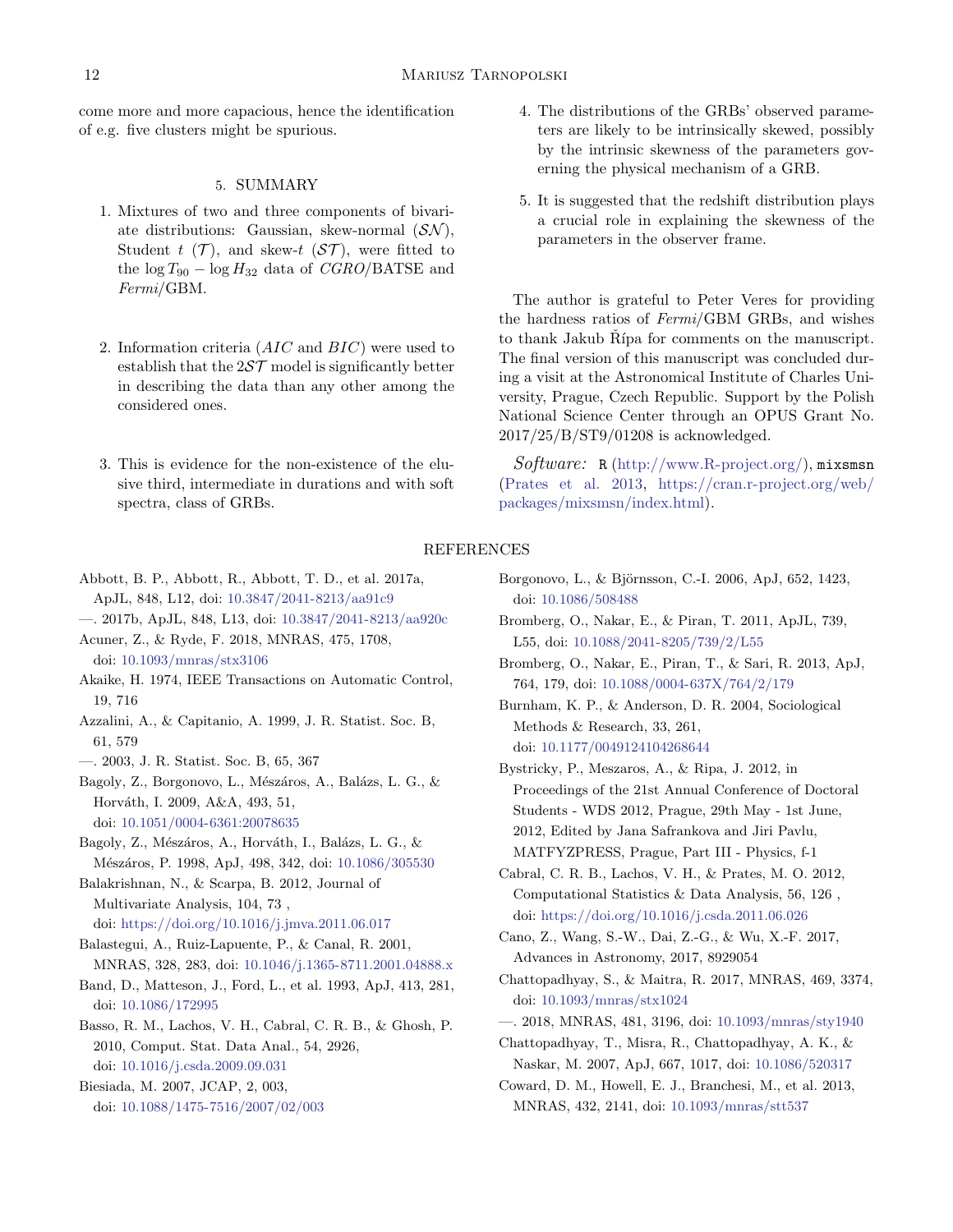- <span id="page-12-23"></span>de Ugarte Postigo, A., Horváth, I., Veres, P., et al. 2011, A&A, 525, A109, doi: [10.1051/0004-6361/201015261](http://doi.org/10.1051/0004-6361/201015261)
- <span id="page-12-34"></span>Dong, Y.-Z., Gu, W.-M., Liu, T., & Wang, J. 2018, MNRAS, 475, L101, doi: [10.1093/mnrasl/sly014](http://doi.org/10.1093/mnrasl/sly014)
- <span id="page-12-37"></span>E., K. R., & E., R. A. 1995, J. Am. Stat. Assoc., 90, 773
- <span id="page-12-1"></span>Eichler, D., Livio, M., Piran, T., & Schramm, D. N. 1989, Nature, 340, 126, doi: [10.1038/340126a0](http://doi.org/10.1038/340126a0)
- <span id="page-12-7"></span>Filippenko, A. V. 1997, ARA&A, 35, 309, doi: [10.1146/annurev.astro.35.1.309](http://doi.org/10.1146/annurev.astro.35.1.309)
- <span id="page-12-19"></span>Frontera, F., Guidorzi, C., Montanari, E., et al. 2009, ApJS, 180, 192, doi: [10.1088/0067-0049/180/1/192](http://doi.org/10.1088/0067-0049/180/1/192)
- <span id="page-12-3"></span>Fynbo, J. P. U., Watson, D., Thöne, C. C., et al. 2006, Nature, 444, 1047, doi: [10.1038/nature05375](http://doi.org/10.1038/nature05375)
- <span id="page-12-8"></span>Galama, T. J., Vreeswijk, P. M., van Paradijs, J., et al. 1998, Nature, 395, 670, doi: [10.1038/27150](http://doi.org/10.1038/27150)
- <span id="page-12-31"></span>Gendre, B., Stratta, G., Atteia, J. L., et al. 2013, ApJ, 766, 30, doi: [10.1088/0004-637X/766/1/30](http://doi.org/10.1088/0004-637X/766/1/30)
- <span id="page-12-6"></span>Goldstein, A., Veres, P., Burns, E., et al. 2017, ApJL, 848, L14, doi: [10.3847/2041-8213/aa8f41](http://doi.org/10.3847/2041-8213/aa8f41)
- <span id="page-12-18"></span>Gruber, D., Goldstein, A., Weller von Ahlefeld, V., et al. 2014, ApJS, 211, 12, doi: [10.1088/0067-0049/211/1/12](http://doi.org/10.1088/0067-0049/211/1/12)
- <span id="page-12-28"></span>Hakkila, J., Giblin, T. W., Roiger, R. J., et al. 2003, ApJ, 582, 320, doi: [10.1086/344568](http://doi.org/10.1086/344568)
- <span id="page-12-30"></span>—. 2004, Baltic Astronomy, 13, 211
- <span id="page-12-27"></span>Hakkila, J., Haglin, D. J., Pendleton, G. N., et al. 2000, ApJ, 538, 165, doi: [10.1086/309107](http://doi.org/10.1086/309107)
- <span id="page-12-40"></span>Heise, J. 2003, in American Institute of Physics Conference Series, Vol. 662, Gamma-Ray Burst and Afterglow Astronomy 2001: A Workshop Celebrating the First Year of the HETE Mission, ed. G. R. Ricker & R. K. Vanderspek, 229–236
- <span id="page-12-39"></span>Heise, J., Zand, J. I., Kippen, R. M., & Woods, P. M. 2001, in Gamma-ray Bursts in the Afterglow Era, ed. E. Costa, F. Frontera, & J. Hjorth, 16
- <span id="page-12-9"></span>Hjorth, J., Sollerman, J., Møller, P., et al. 2003, Nature, 423, 847, doi: [10.1038/nature01750](http://doi.org/10.1038/nature01750)
- <span id="page-12-12"></span>Horv´ath, I. 1998, ApJ, 508, 757, doi: [10.1086/306416](http://doi.org/10.1086/306416)
- <span id="page-12-13"></span>—. 2002, A&A, 392, 791, doi: [10.1051/0004-6361:20020808](http://doi.org/10.1051/0004-6361:20020808)
- <span id="page-12-20"></span>—. 2009, Ap&SS, 323, 83, doi: [10.1007/s10509-009-0039-1](http://doi.org/10.1007/s10509-009-0039-1)
- <span id="page-12-15"></span>Horváth, I., Bagoly, Z., Balázs, L. G., et al. 2010, ApJ, 713, 552, doi: [10.1088/0004-637X/713/1/552](http://doi.org/10.1088/0004-637X/713/1/552)
- <span id="page-12-24"></span>Horváth, I., Balázs, L. G., Bagoly, Z., Ryde, F., & Mészáros, A. 2006, A&A, 447, 23, doi: [10.1051/0004-6361:20041129](http://doi.org/10.1051/0004-6361:20041129)
- <span id="page-12-14"></span>Horváth, I., Balázs, L. G., Bagoly, Z., & Veres, P. 2008, A&A, 489, L1, doi: [10.1051/0004-6361:200810269](http://doi.org/10.1051/0004-6361:200810269)
- <span id="page-12-25"></span>Horvath, I., Balázs, L. G., Hakkila, J., Bagoly, Z., & Preece, R. D. 2012, in Gamma-Ray Bursts 2012 Conference (GRB 2012), 46
- <span id="page-12-26"></span>Horváth, I., Tóth, B. G., Hakkila, J., et al. 2018, Ap&SS, 363, 53, doi: [10.1007/s10509-018-3274-5](http://doi.org/10.1007/s10509-018-3274-5)
- <span id="page-12-16"></span>Huja, D., Mészáros, A., & Řípa, J. 2009, A&A, 504, 67, doi: [10.1051/0004-6361/200809802](http://doi.org/10.1051/0004-6361/200809802)
- <span id="page-12-33"></span>Kaneko, Y., Bostancı, Z. F., Göğüş, E., & Lin, L. 2015, MNRAS, 452, 824, doi: [10.1093/mnras/stv1286](http://doi.org/10.1093/mnras/stv1286)
- <span id="page-12-5"></span>Kann, D. A., Klose, S., Zhang, B., et al. 2011, ApJ, 734, 96, doi: [10.1088/0004-637X/734/2/96](http://doi.org/10.1088/0004-637X/734/2/96)
- <span id="page-12-35"></span>Kendall, M., & Stuart, A. 1973, The advanced theory of statistics (London: Griffin, 3rd ed.)
- <span id="page-12-4"></span>King, A., Olsson, E., & Davies, M. B. 2007, MNRAS, 374, L34, doi: [10.1111/j.1745-3933.2006.00259.x](http://doi.org/10.1111/j.1745-3933.2006.00259.x)
- <span id="page-12-41"></span>Kippen, R. M., Woods, P. M., Heise, J., et al. 2003, in American Institute of Physics Conference Series, Vol. 662, Gamma-Ray Burst and Afterglow Astronomy 2001: A Workshop Celebrating the First Year of the HETE Mission, ed. G. R. Ricker & R. K. Vanderspek, 244–247
- <span id="page-12-36"></span>Kiziltan, B., Kottas, A., De Yoreo, M., & Thorsett, S. E. 2013, ApJ, 778, 66, doi: [10.1088/0004-637X/778/1/66](http://doi.org/10.1088/0004-637X/778/1/66)
- <span id="page-12-0"></span>Klebesadel, R. W., Strong, I. B., & Olson, R. A. 1973, ApJL, 182, L85, doi: [10.1086/181225](http://doi.org/10.1086/181225)
- <span id="page-12-21"></span>Koen, C., & Bere, A. 2012, MNRAS, 420, 405, doi: [10.1111/j.1365-2966.2011.20045.x](http://doi.org/10.1111/j.1365-2966.2011.20045.x)
- <span id="page-12-42"></span>—. 2017, MNRAS, 471, 2771, doi: [10.1093/mnras/stx1740](http://doi.org/10.1093/mnras/stx1740)
- <span id="page-12-29"></span>Kohonen, T. 1982, Biological Cybernetics, 43, 59, doi: [10.1007/BF00337288](http://doi.org/10.1007/BF00337288)
- <span id="page-12-38"></span>Kollo, T., Selart, A., & Visk, H. 2013, From Multivariate Skewed Distributions to Copulas, ed. R. B. Bapat, S. J. Kirkland, K. M. Prasad, & S. Puntanen (India: Springer India), 63–72.

[https://doi.org/10.1007/978-81-322-1053-5](https://doi.org/10.1007/978-81-322-1053-5_6) 6

- <span id="page-12-10"></span>Koshut, T. M., Paciesas, W. S., Kouveliotou, C., et al. 1996, ApJ, 463, 570, doi: [10.1086/177272](http://doi.org/10.1086/177272)
- <span id="page-12-11"></span>Kouveliotou, C., Koshut, T., Briggs, M. S., et al. 1996, in American Institute of Physics Conference Series, Vol. 384, American Institute of Physics Conference Series, ed. C. Kouveliotou, M. F. Briggs, & G. J. Fishman, 42–46
- <span id="page-12-2"></span>Kouveliotou, C., Meegan, C. A., Fishman, G. J., et al. 1993, ApJL, 413, L101, doi: [10.1086/186969](http://doi.org/10.1086/186969)
- <span id="page-12-17"></span>Kulkarni, S., & Desai, S. 2017, Ap&SS, 362, 70, doi: [10.1007/s10509-017-3047-6](http://doi.org/10.1007/s10509-017-3047-6)
- <span id="page-12-22"></span>Kwong, H. S., & Nadarajah, S. 2018, MNRAS, 473, 625, doi: [10.1093/mnras/stx2373](http://doi.org/10.1093/mnras/stx2373)
- <span id="page-12-44"></span>Le, T., & Mehta, V. 2017, ApJ, 837, 17, doi: [10.3847/1538-4357/aa5fa7](http://doi.org/10.3847/1538-4357/aa5fa7)
- <span id="page-12-32"></span>Levan, A. J., Tanvir, N. R., Starling, R. L. C., et al. 2014, ApJ, 781, 13, doi: [10.1088/0004-637X/781/1/13](http://doi.org/10.1088/0004-637X/781/1/13)
- <span id="page-12-43"></span>Li, L.-X. 2008, MNRAS, 388, 1487, doi: [10.1111/j.1365-2966.2008.13488.x](http://doi.org/10.1111/j.1365-2966.2008.13488.x)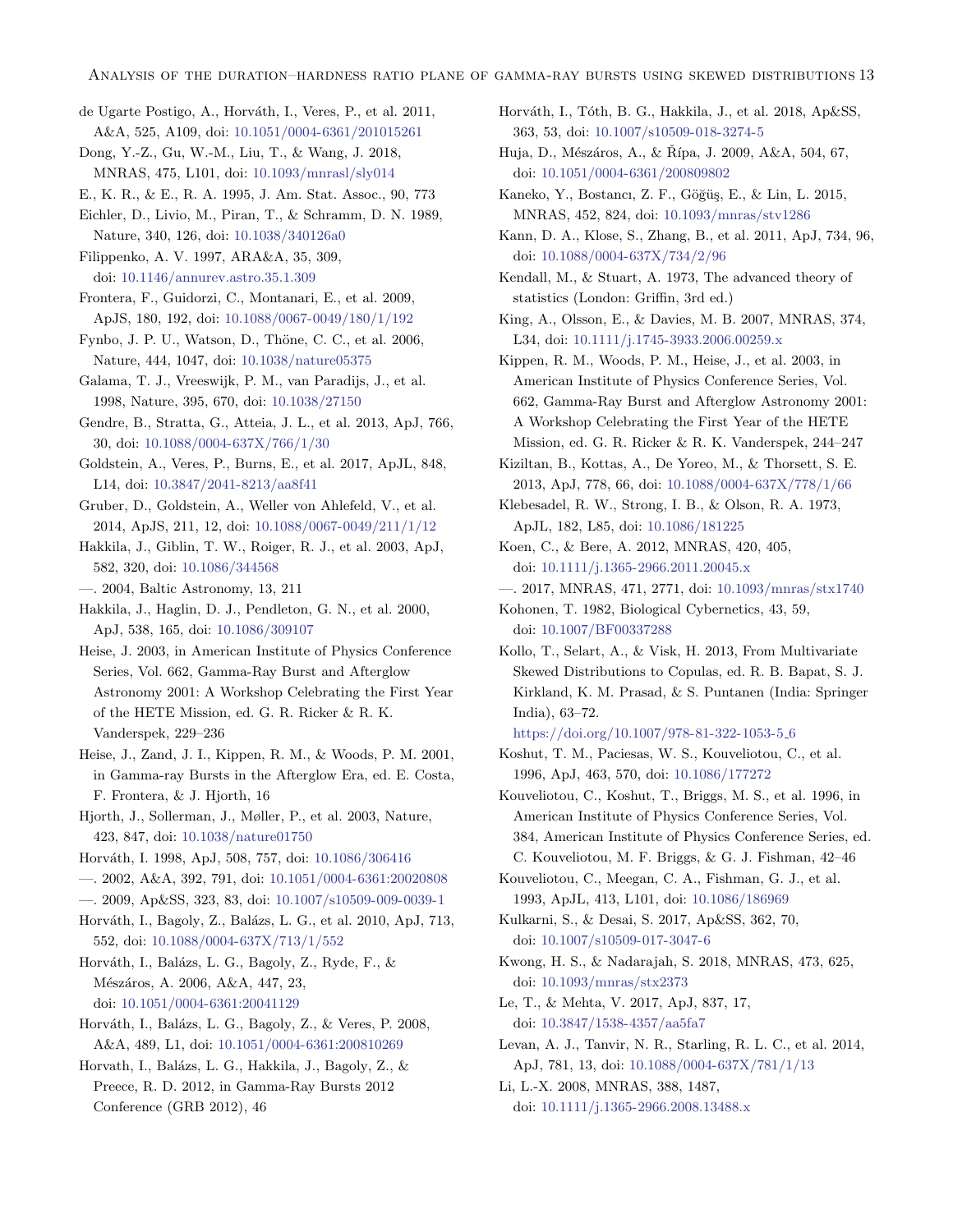- <span id="page-13-8"></span>Li, Y., Zhang, B., & Lü, H.-J. 2016, ApJS, 227, 7, doi: [10.3847/0067-0049/227/1/7](http://doi.org/10.3847/0067-0049/227/1/7)
- <span id="page-13-39"></span>Liddle, A. R. 2007, MNRAS, 377, L74, doi: [10.1111/j.1745-3933.2007.00306.x](http://doi.org/10.1111/j.1745-3933.2007.00306.x)
- <span id="page-13-5"></span>MacFadyen, A. I., & Woosley, S. E. 1999, ApJ, 524, 262, doi: [10.1086/307790](http://doi.org/10.1086/307790)
- <span id="page-13-0"></span>Mazets, E. P., Golenetskii, S. V., Ilinskii, V. N., et al. 1981, Ap&SS, 80, 3, doi: [10.1007/BF00649140](http://doi.org/10.1007/BF00649140)
- <span id="page-13-17"></span>McBreen, B., Hurley, K. J., Long, R., & Metcalfe, L. 1994, MNRAS, 271, 662, doi: [10.1093/mnras/271.3.662](http://doi.org/10.1093/mnras/271.3.662)
- <span id="page-13-18"></span>Meegan, C. A., Fishman, G. J., Wilson, R. B., et al. 1992, Nature, 355, 143, doi: [10.1038/355143a0](http://doi.org/10.1038/355143a0)
- <span id="page-13-44"></span>Mészáros, A., Bagoly, Z., Balázs, L. G., & Horváth, I. 2006, A&A, 455, 785, doi: [10.1051/0004-6361:20053807](http://doi.org/10.1051/0004-6361:20053807)
- <span id="page-13-47"></span>Mészáros, A., Řípa, J., & Ryde, F. 2011, A&A, 529, A55, doi: [10.1051/0004-6361/201014918](http://doi.org/10.1051/0004-6361/201014918)
- <span id="page-13-30"></span>Mukherjee, S., Feigelson, E. D., Jogesh Babu, G., et al. 1998, ApJ, 508, 314, doi: [10.1086/306386](http://doi.org/10.1086/306386)
- <span id="page-13-9"></span>Nakar, E. 2007, PhR, 442, 166, doi: [10.1016/j.physrep.2007.02.005](http://doi.org/10.1016/j.physrep.2007.02.005)
- <span id="page-13-2"></span>Narayan, R., Paczynski, B., & Piran, T. 1992, ApJL, 395, L83, doi: [10.1086/186493](http://doi.org/10.1086/186493)
- <span id="page-13-23"></span>Narayana Bhat, P., Meegan, C. A., von Kienlin, A., et al. 2016, ApJS, 223, 28, doi: [10.3847/0067-0049/223/2/28](http://doi.org/10.3847/0067-0049/223/2/28)
- <span id="page-13-46"></span>Natarajan, P., Albanna, B., Hjorth, J., et al. 2005, MNRAS, 364, L8, doi: [10.1111/j.1745-3933.2005.00094.x](http://doi.org/10.1111/j.1745-3933.2005.00094.x)
- <span id="page-13-36"></span>Norris, J. P., & Bonnell, J. T. 2006, ApJ, 643, 266, doi: [10.1086/502796](http://doi.org/10.1086/502796)
- <span id="page-13-27"></span>Ohmori, N., Yamaoka, K., Ohno, M., et al. 2016, PASJ, 68, S30, doi: [10.1093/pasj/psw009](http://doi.org/10.1093/pasj/psw009)
- <span id="page-13-19"></span>Paciesas, W. S., Meegan, C. A., Pendleton, G. N., et al. 1999, ApJS, 122, 465, doi: [10.1086/313224](http://doi.org/10.1086/313224)
- <span id="page-13-1"></span>Paczynski, B. 1991, AcA, 41, 257
- <span id="page-13-14"></span><span id="page-13-4"></span>Paczyński, B. 1998, ApJL, 494, L45, doi: [10.1086/311148](http://doi.org/10.1086/311148)
- Perna, R., Lazzati, D., & Cantiello, M. 2018, ApJ, 859, 48, doi: [10.3847/1538-4357/aabcc1](http://doi.org/10.3847/1538-4357/aabcc1)
- <span id="page-13-37"></span>Prates, M., Lachos, V., & Cabral, C. B. 2013, Journal of Statistical Software, Articles, 54, 1, doi: [10.18637/jss.v054.i12](http://doi.org/10.18637/jss.v054.i12)
- <span id="page-13-34"></span>Rajaniemi, H. J., & Mähönen, P. 2002, ApJ, 566, 202, doi: [10.1086/337959](http://doi.org/10.1086/337959)
- <span id="page-13-42"></span>Ripa, J., & Meszaros, A. 2014, in Proceedings of Swift: 10 Years of Discovery (SWIFT 10), held 2-5 December 2014 at La Sapienza University, Rome, Italy. id.103, 103
- <span id="page-13-35"></span>Roiger, R. J., Hakkila, J., Haglin, D. J., Pendleton, G. N., & Mallozzi, R. S. 2000, in American Institute of Physics Conference Series, Vol. 526, Gamma-ray Bursts, 5th Huntsville Symposium, ed. R. M. Kippen, R. S. Mallozzi, & G. J. Fishman, 38–42
- <span id="page-13-16"></span>Ruffini, R., Rueda, J. A., Muccino, M., et al. 2016, ApJ, 832, 136, doi: [10.3847/0004-637X/832/2/136](http://doi.org/10.3847/0004-637X/832/2/136)
- <span id="page-13-40"></span>Sakamoto, T., Lamb, D. Q., Kawai, N., et al. 2005, ApJ, 629, 311, doi: [10.1086/431235](http://doi.org/10.1086/431235)
- <span id="page-13-41"></span>Sakamoto, T., Hullinger, D., Sato, G., et al. 2008, ApJ, 679, 570, doi: [10.1086/586884](http://doi.org/10.1086/586884)
- <span id="page-13-45"></span>Sakamoto, T., Pal'Shin, V., Yamaoka, K., et al. 2011, PASJ, 63, 215, doi: [10.1093/pasj/63.1.215](http://doi.org/10.1093/pasj/63.1.215)
- <span id="page-13-11"></span>Savchenko, V., Ferrigno, C., Kuulkers, E., et al. 2017, ApJL, 848, L15, doi: [10.3847/2041-8213/aa8f94](http://doi.org/10.3847/2041-8213/aa8f94)
- <span id="page-13-38"></span>Schwarz, G. 1978, Ann. Statist., 6, 461, doi: [10.1214/aos/1176344136](http://doi.org/10.1214/aos/1176344136)
- <span id="page-13-12"></span>Stanek, K. Z., Matheson, T., Garnavich, P. M., et al. 2003, ApJL, 591, L17, doi: [10.1086/376976](http://doi.org/10.1086/376976)
- <span id="page-13-10"></span>Tanvir, N. R., Levan, A. J., Fruchter, A. S., et al. 2013, Nature, 500, 547, doi: [10.1038/nature12505](http://doi.org/10.1038/nature12505)
- <span id="page-13-6"></span>Tarnopolski, M. 2015a, Ap&SS, 359, 20, doi: [10.1007/s10509-015-2473-6](http://doi.org/10.1007/s10509-015-2473-6)
- <span id="page-13-7"></span>—. 2015b, MNRAS, 454, 1132, doi: [10.1093/mnras/stv2061](http://doi.org/10.1093/mnras/stv2061)
- <span id="page-13-20"></span>—. 2015c, A&A, 581, A29, doi: [10.1051/0004-6361/201526415](http://doi.org/10.1051/0004-6361/201526415)
- <span id="page-13-28"></span><span id="page-13-21"></span>—. 2016a, NewA, 46, 54, doi: [10.1016/j.newast.2015.12.006](http://doi.org/10.1016/j.newast.2015.12.006)
- —. 2016b, MNRAS, 458, 2024, doi: [10.1093/mnras/stw429](http://doi.org/10.1093/mnras/stw429)
- <span id="page-13-29"></span>—. 2016c, Ap&SS, 361, 125, doi: [10.1007/s10509-016-2687-2](http://doi.org/10.1007/s10509-016-2687-2)
- <span id="page-13-25"></span>Tsutsui, R., Yonetoku, D., Nakamura, T., Takahashi, K., & Morihara, Y. 2013, MNRAS, 431, 1398, doi: [10.1093/mnras/stt262](http://doi.org/10.1093/mnras/stt262)
- <span id="page-13-43"></span> $\dot{R}$ ípa, J., & Mészáros, A. 2016, Ap&SS, 361, 370, doi: [10.1007/s10509-016-2960-4](http://doi.org/10.1007/s10509-016-2960-4)
- <span id="page-13-32"></span>Rípa, J., Mészáros, A., Veres, P., & Park, I. H. 2012, ApJ, 756, 44, doi: [10.1088/0004-637X/756/1/44](http://doi.org/10.1088/0004-637X/756/1/44)
- <span id="page-13-26"></span> $\check{R}$ ípa, J., Mészáros, A., Wigger, C., et al. 2009, A&A, 498, 399, doi: [10.1051/0004-6361/200810913](http://doi.org/10.1051/0004-6361/200810913)
- <span id="page-13-31"></span>Veres, P., Bagoly, Z., Horváth, I., Mészáros, A., & Balázs, L. G. 2010, ApJ, 725, 1955, doi: [10.1088/0004-637X/725/2/1955](http://doi.org/10.1088/0004-637X/725/2/1955)
- <span id="page-13-22"></span>von Kienlin, A., Meegan, C. A., Paciesas, W. S., et al. 2014, ApJS, 211, 13, doi: [10.1088/0067-0049/211/1/13](http://doi.org/10.1088/0067-0049/211/1/13)
- <span id="page-13-3"></span>Woosley, S. E. 1993, ApJ, 405, 273, doi: [10.1086/172359](http://doi.org/10.1086/172359)
- <span id="page-13-13"></span>Woosley, S. E., & Bloom, J. S. 2006, ARA&A, 44, 507, doi: [10.1146/annurev.astro.43.072103.150558](http://doi.org/10.1146/annurev.astro.43.072103.150558)
- <span id="page-13-33"></span>Yang, E. B., Zhang, Z. B., & Jiang, X. X. 2016, Ap&SS, 361, 257, doi: [10.1007/s10509-016-2838-5](http://doi.org/10.1007/s10509-016-2838-5)
- <span id="page-13-24"></span>Yonetoku, D., Murakami, T., Tsutsui, R., et al. 2010, PASJ, 62, 1495, doi: [10.1093/pasj/62.6.1495](http://doi.org/10.1093/pasj/62.6.1495)
- <span id="page-13-15"></span>Zhang, B., Zhang, B.-B., Virgili, F. J., et al. 2009, ApJ, 703, 1696, doi: [10.1088/0004-637X/703/2/1696](http://doi.org/10.1088/0004-637X/703/2/1696)